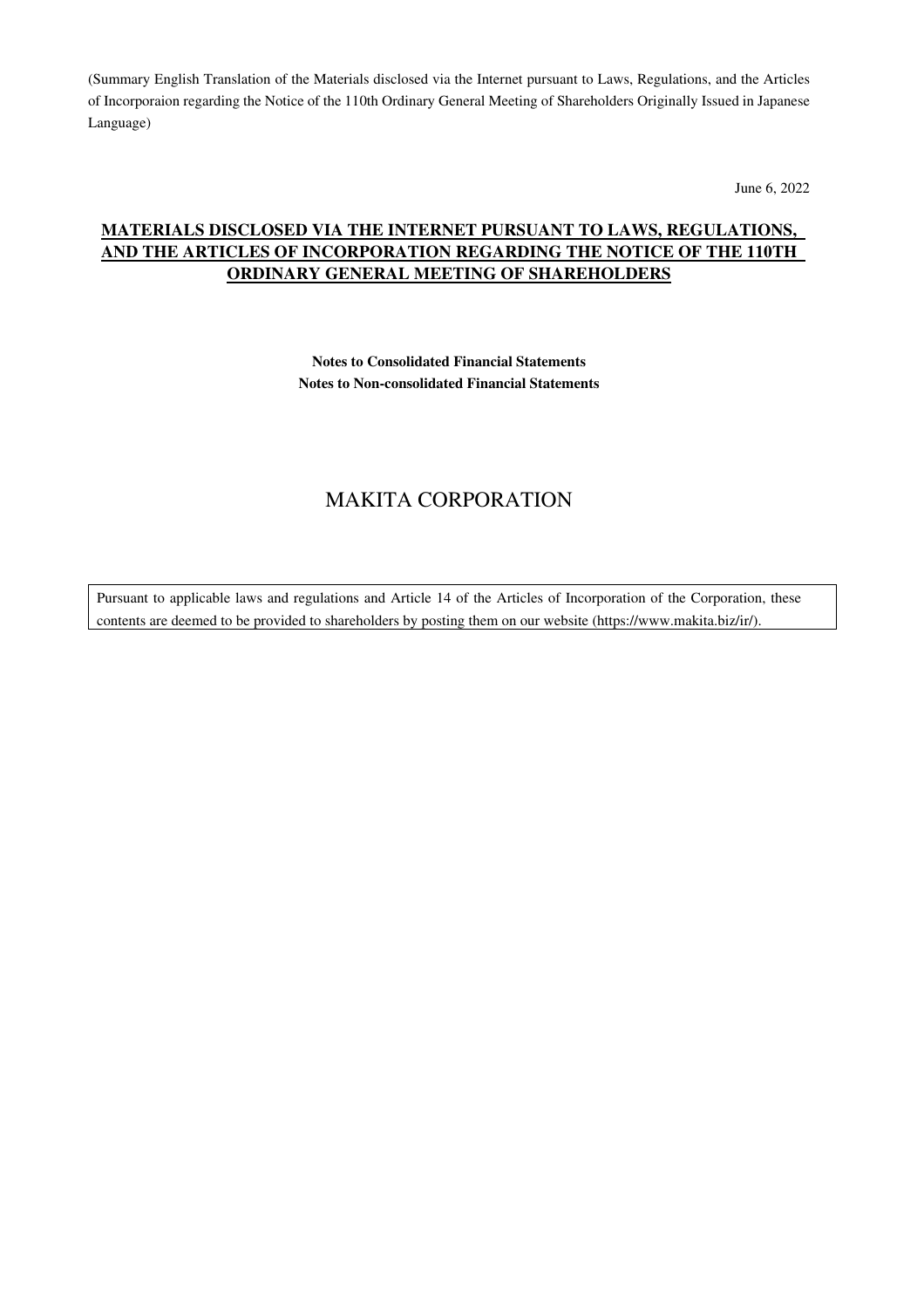#### **Notes to Consolidated Financial Statements**

#### **Notes to Important Basic Matters for Preparation of Consolidated Financial Statements**

1. Basis of presentation

The consolidated financial statements are prepared in accordance with International Financial Reporting Standards ("IFRS") pursuant to the provision of Article 120, paragraph 1 of the Ordinance on Accounting of Companies. Provided that certain statements and notes required by IFRS are omitted in accordance with the second sentence of said Article.

2. Scope of consolidation

Number of consolidated subsidiaries: 52

Major subsidiaries are as follows:

Makita U.S.A. Inc., Makita (U.K.) Ltd., Makita Werkzeug GmbH. (Germany), Makita France SAS, Makita Oy (Finland), Makita LLC (Russia), Makita (China) Co., Ltd., Makita (Kunshan) Co., Ltd., Makita (Australia) Pty. Ltd., SC Makita EU S.R.L., etc.

## 3. Valuation of Financial Instruments

- (1) Non-derivative financial assets
	- (i) Initial recognition and measurement

At initial recognition, Makita classifies financial assets as financial assets measured at amortized cost, financial assets measured at fair value through other comprehensive income, or financial assets measured at fair value through profit or loss. We initially recognize trade receivables and other receivables on the effective date, and other financial assets on the transaction date in which we become a party to the contract of the financial instrument.

All of the financial assets, except financial assets measured at fair value through profit or loss, are initially measured at the amount of fair value added to the transaction cost directly attributable to the financial asset. However, trade receivables without a significant financial component are initially measured at the transaction price.

(a) Financial assets measured at amortized cost

We classify financial assets that both of the following conditions are met as financial assets measured at amortized cost:

- The financial asset is held within a business model whose objective is to hold financial assets in order to collect contractual cash flows, and
- The contractual terms of the financial asset give rise on specified dates to cash flows that are solely payments of principal and interest on the principal amount outstanding.
- (b) Financial assets measured at fair value through other comprehensive income

An entity may, at initial recognition, make an irrevocable election to present in other comprehensive income subsequent changes in the fair value of a particular investment in an equity instrument not held for trading that would otherwise be measured at fair value and not classified as financial assets measured at amortized cost. Makita determines the designation for each financial instrument.

(c) Financial assets measured at fair value through profit or loss

Financial assets, other than financial assets measured at amortized cost or at fair value through other comprehensive income, are classified as financial assets measured at fair value through profit or loss.

- (ii) Subsequent measurement
	- (a) Financial assets measured at amortized cost

Financial assets measured at amortized cost are, after initial recognition, measured at amortized cost based on the effective interest method. Interest revenue calculated by using the effective interest method is recognized in profit or loss.

(b) Financial assets measured at fair value through other comprehensive income

Equity instruments measured at fair value through other comprehensive income are, after initial recognition, measured at fair value, and its subsequent changes are recognized in other comprehensive income. The cumulative amount that is recognized in other comprehensive income is transferred to retained earnings, when the amount is derecognized or when the fair value decreases significantly. In addition, dividends from equity instruments measured at fair value through other comprehensive income are recognized in profit or loss.

(c) Financial assets measured at fair value through profit or loss

Financial assets measured at fair value through profit or loss are, after initial recognition, measured at fair value. Gain or loss of valuation arising from changes in fair value, dividends, and interest revenue are recognized in profit or loss.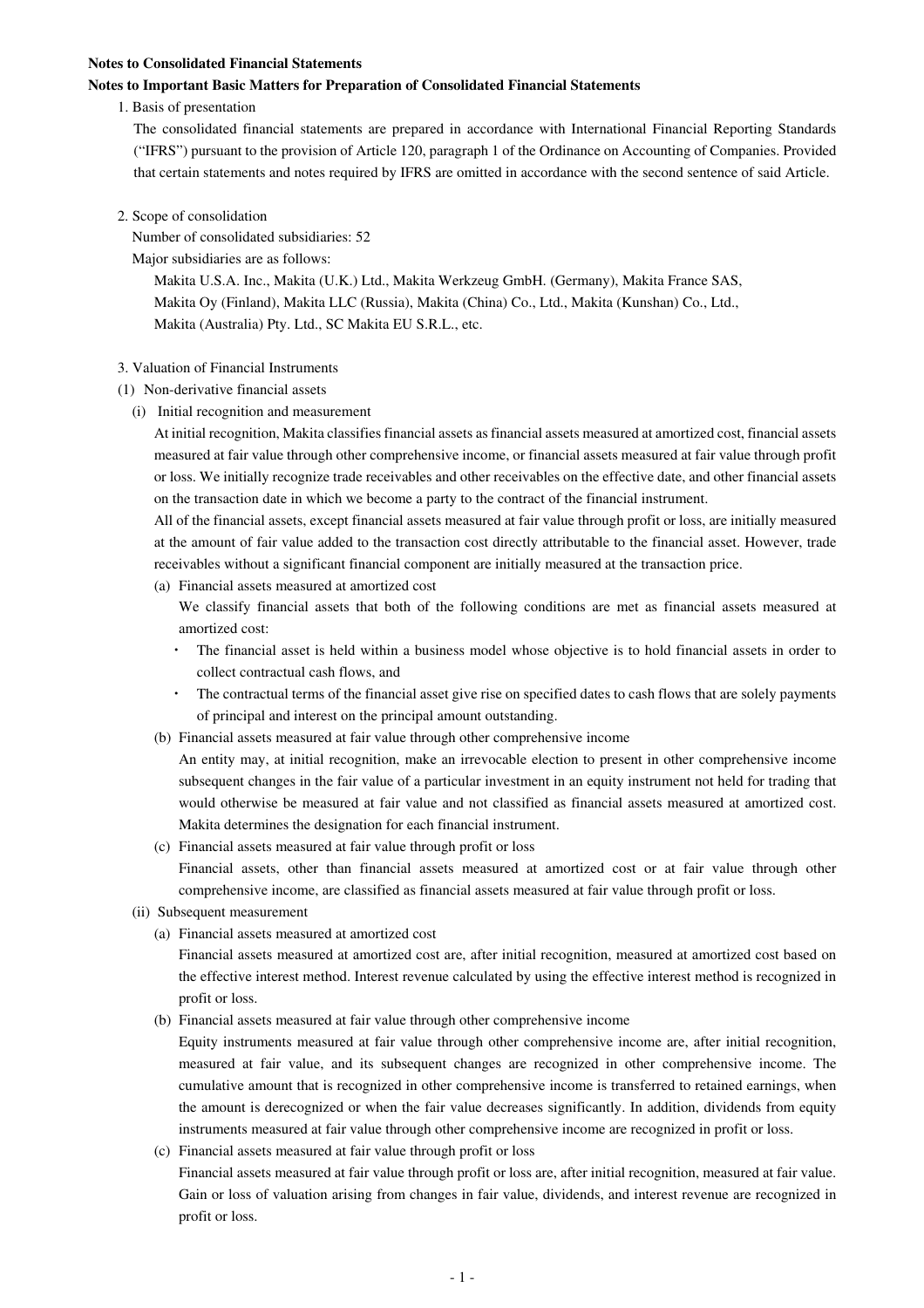### (iii) Derecognition

Financial assets are derecognized, when the contractual rights to the cash flows from the financial asset expire, or when the contractual rights to receive the cash flows of the financial asset along with almost all of the risks related to the contract and its economic value transferred.

#### (2) Impairment of financial assets

Makita recognizes allowance for doubtful receivables for expected credit losses related to financial assets measured at amortized cost. Expected credit losses are measured based on discounted present value of the difference between contractual cash flows to be received based on the contract and cash flows to be expected to be received.

If the credit risks related to the financial asset increase significantly after initial recognition, lifetime expected credit losses are recognized in allowance for doubtful receivables. If the risk does not increase significantly after initial recognition, 12-month expected credit losses are recognized in allowance for doubtful receivables. In addition, trade receivables without a significant financial component are classified in accordance with the credit risk of the other party based on the past due information or the internal credit rating, and their allowance for doubtful receivables are necessarily measured at an amount equal to lifetime expected credit losses, with the ratio of past credit losses calculated by the classification multiplied the provision ratio in consideration of expected future economic conditions.

We assess whether credit risks related to financial assets increase significantly after initial recognition or not by comparing the risk of default at initial recognition and the risk of default at each reporting date, taking into consideration the reasonable information with evidence as well as the past due information. If entire or part of a financial asset is judged to be impossible or incredibly difficult to be collected, it is considered to be in default and treated as credit-impaired financial assets.

We directly reduce the gross carrying amount of a financial asset when there is no reasonable expectations of recovering the financial asset in its entirety or a portion thereof.

Allowance for doubtful receivables and reversal of allowance for doubtful receivables of financial assets are recognized in profit or loss.

## (3) Non-derivative financial liabilities

(i) Initial recognition and measurement

At initial recognition, Makita classifies financial liabilities as financial liabilities measured at amortized cost or liabilities measured at fair value through profit or loss. A financial liability is initially recognized on the transaction date in which we become a party to the contract of the financial liability.

All of the financial liabilities are measured at fair value at initial recognition. However, financial liabilities measured at amortized cost are measured at the amount after deduction of the transaction cost directly attributable to the financial liabilities from the fair value.

- (ii) Subsequent measurement
	- (a) Financial liabilities measured at amortized cost

Financial liabilities measured at amortized cost are, after initial recognition, measured at amortized cost based on the effective interest method.

(b) Financial liabilities measured at fair value through profit or loss

Financial liabilities measured at fair value through profit or loss are, after initial recognition, measured at fair value. Gain or loss of valuation arising from changes in fair value are recognized in profit or loss.

(iii) Derecognition

A financial liability is derecognized, when it is extinguished, namely, when the obligation specified in the contract is discharged, chancelled or expired.

(4) Derivatives

Makita uses derivative transactions including foreign exchange contracts in order to hedge the foreign currency risk. Derivatives are initially recognized at fair value and remeasured at fair value after initial recongnition. Changes in fair value of derivatives are recognized in profit or loss.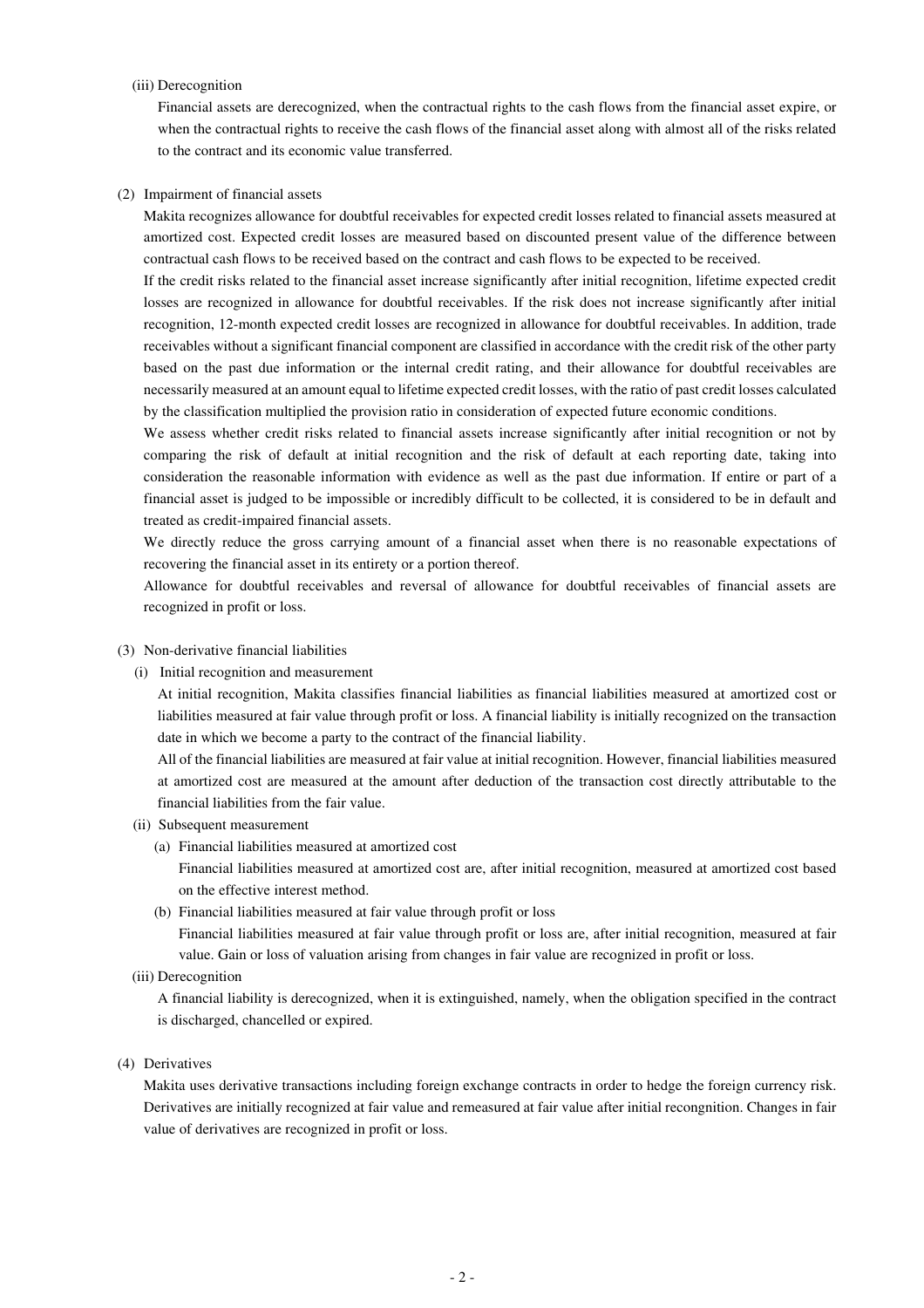4. Valuation of Inventories

Inventories are measured at the lower of the acquisition cost and the net realizable value. Acquisition costs include all costs of purchases, conversion and other costs incurred in bringing the inventories to their present location and condition. Acquisition costs are calculated by using the weighted average cost formula. Costs of conversion include production overheads based on the normal capacity of production. Net realizable value is the estimated selling price in the ordinary course of business less the estimated cost necessary to make the sale.

#### 5. Depreciation Method of Significant Depreciable Assets

#### (1) Property, plant and equipment

Property, plant and equipment other than land and construction in progress are depreciated by using the straight-line method, for its depreciable amount that is its acquisition cost less the residual value, over its estimated useful life beginning from the point when the assets are available for use. The estimated useful lives of the major assets are as follows.

| Buildings and improvements: | 3 to 60 years |
|-----------------------------|---------------|
| Machinery and equipment:    | 2 to 20 years |

Depreciation method, residual value and estimated useful lives are reviewed every year and revised if necessary.

## (2) Intangible assets

Intangible assets with definite useful lives are amortized by using the straight-line method over each estimated useful life. The estimated useful lives of the major intagible assets are as follows.

| Development expenses:       | 5 years       |
|-----------------------------|---------------|
| Software:                   | 2 to 10 years |
| Industrial property rights: | 4 to 17 years |

Amortization method, residual value and estimated useful lives are reviewed every year and revised if necessary.

#### (3) Right-of-use assets

After the initial recognition of the right-of-use assets, when the ownership of the underlying asset transfers to Makita or when it is reasonably certain that Makita will exercise a purchase option, the right-of-use assets are depreciated by using the straight-line method over the estimated useful life of the underlying asset. In other cases, the right-of-use assets are depreciated by using the straight-line method over the shorter of the estimated useful life and the lease term.

#### 6. Impariment of Non-financial Assets

We judge at the reporting date whether there are any indications that Makita's non-financial assets except inventories and deferred income taxes may be impaired.

If any of those indications is present, we conduct impairment tests to estimate recoverable amount of the assets. Goodwill, intangible assets with no definite useful life, and intangible assets that are not yet available for use are not amortized, and the impairment tests are conducted every year and every time when indications of impairment are present.

Makita's corporate assets do not generate independent cash inflow, therefore, if there is any indication that the corporate assets may be impaired, the recoverable amount of cash-generating unit to which the corporate assets is attributable is estimated.

A recoverable amount is the higher amount of the fair value less the cost of disposal and the value in use. In culculating value in use, an estimate of the future cash flows is discounted to the present value by using the discount rate before tax that reflects the time value of money and the risk inherent in the asset.

If the carrying amount of each asset or cash-generating unit exceeds the recoverable amount, the impaiement loss is recognized in profit or loss, and the carrying amount of the asset is reduced to a recoverable amount. Any impairment loss recognized related to cash-generating units or groups of cash-generating units is allocated to reduce the carrying amount of goodwill allocated to the unit, and then the carrying amount of other assets in the unit is reduced proportionally.

Impairment losses of goodwill are not reversed. As for impairment losses of non-financial assets other than goodwill, the recorvarable amount of the asset is estimated if there is no impairment losses or any indication of possibility that the impairment loss is reduced, and the impairment loss is reversed if the recoverable amount exceeds the carrying amount after impairment. In addition, reversal of impairment losses are recognized in profit or loss, within the range not exceeding the carrying amount when there was no impairment loss recognized in the asset in the past.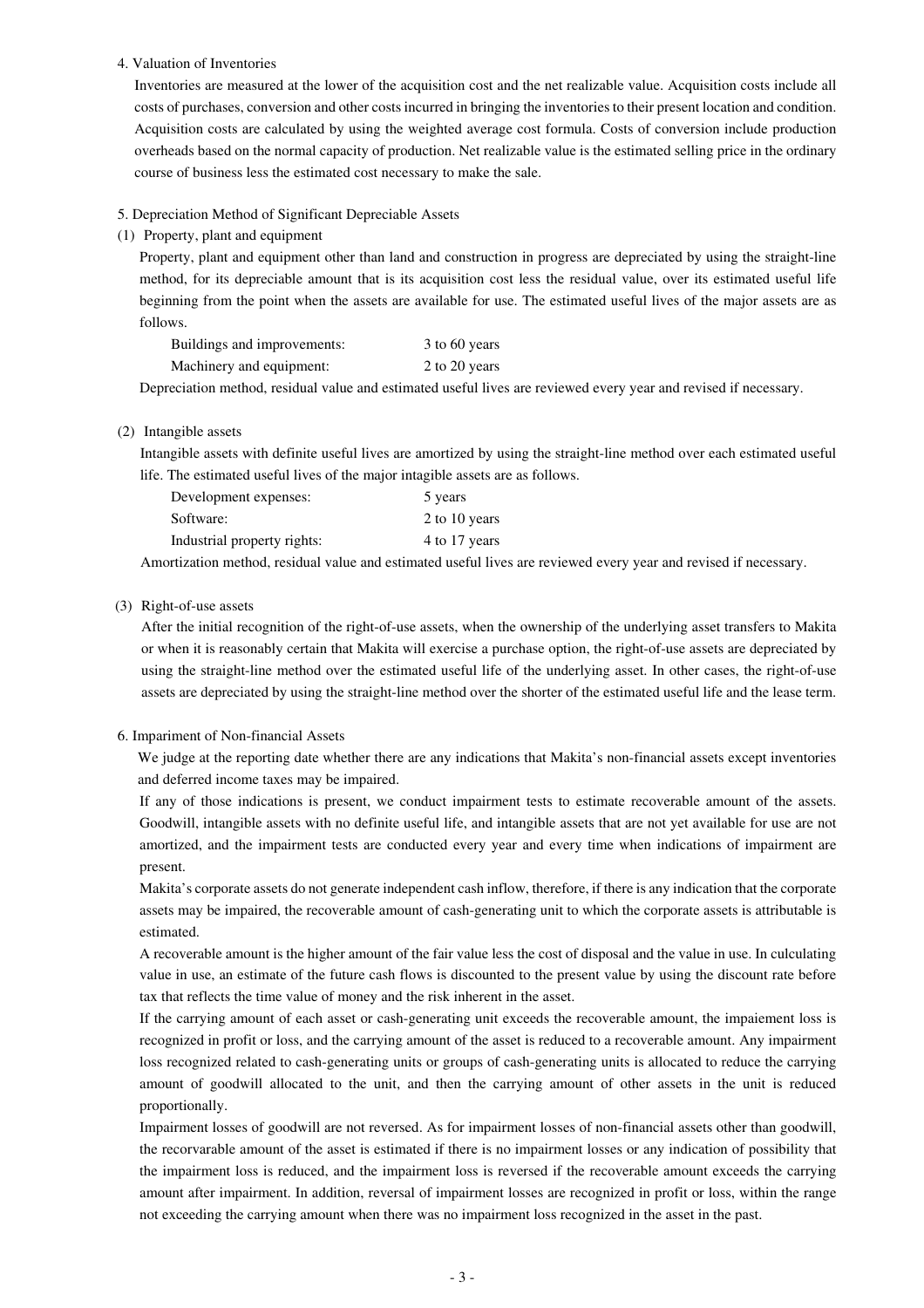#### 7. Provisions

Provisions are recognized when Makita has a present legal obligation or constructive obligation as a result of a past event, and when it is probable that an outflow of resources embodying economic benefits will be required to settle the obligation and a reliable estimate can be made of the amount of the obligation.

When the effect of the time value of money is material, the provision is measured at the present value of the expenditures that are expected to be required to settle the obligation. Present value is culculated by using the discount rate before tax that reflects the time value of money and the risks inherent in the liability. Rebate of the discounted amount arising from the passage of time is recognized as financial cost.

Warranty provisions are provided to prepare for the expense of after-sales service for the products based on the past actual cost, taking into consideration the defective rate of current products, the malfunction of specific products never manufactured before, the effects of the costs of materials and shipping related to repair of defective products. Warranty provisions are provided as provisions and cost of sales, when the revenue is recognized.

#### 8. Post-emplyment Benefits

Makita has adopted defined benefit pension plans and defined contribution plans for post-employment benefits.

(i) Defined benefit pension plans

The present value of the defined benefit obligations and the related current service cost and past service cost are calculated by using the projected unit credit method.

A discount rate is calculated based on the market yields of high quality corporate bonds at the reporting date corresponding to a discount period which is determined based on the period until the expected date of future benefit payment in each fiscal year.

Assets and liabilities related to defined benefit pension plans are calculated by the amount of the present value of defined benefit obligations less the fair value of the plan assets. The current service cost and net interest on the net defined benefit liability are recognized in profit or loss. Past service costs are recognized as expense during the period in which they occur.

Remeasurements of the net defined benefit liability or asset are entirely recognized in other comprehensive income in the period in which they occur, and immediately transferred to retained earnings.

(ii) Defined contribution plans

The contribution payable to defined contribution plans is recognized as expense during the period in which employees render the related service.

#### 9. Translation

## (1) Foreign Currency Transactions

Foreign currency transactions are conducted by translating into a functional currency of each company of Makita at the exchange rate as of the tansaction date.

Monetary assets and liabilities denominated in foreign currencies as of the reporting date are translated into functional currencies at the exchange rate as of the reporting date.

As for non-monetary assets and liabilities denominated in foreign currencies, those measured at the acquisition cost are translated by using the exchange rate as of the transaction date, and those measured at fair value are translated by using the exchange rate as of the date of calculation of the fair value. The exchange differences arising from the translation or the settlement are recognized in profit or loss. However, the differences arising from the translation of equity instruments measured at fair value whose changes are recognized in other comprehensive income are recognized in other comprehensive income.

## (2) Foreign operations

Assets and liabilities of a foreign operation are translated into Japanese yen at the exchange rate as of the reporting date, and its revenue and expenses are translted at the average exchange rate for the period except the case that the exchage rate changes significantly. The exchange differences as a result of this are recognized in other comprehensive income. Also, the exchange differences of a foreign operation are recognized in profit or loss during the period in which the foreign operation is disposed.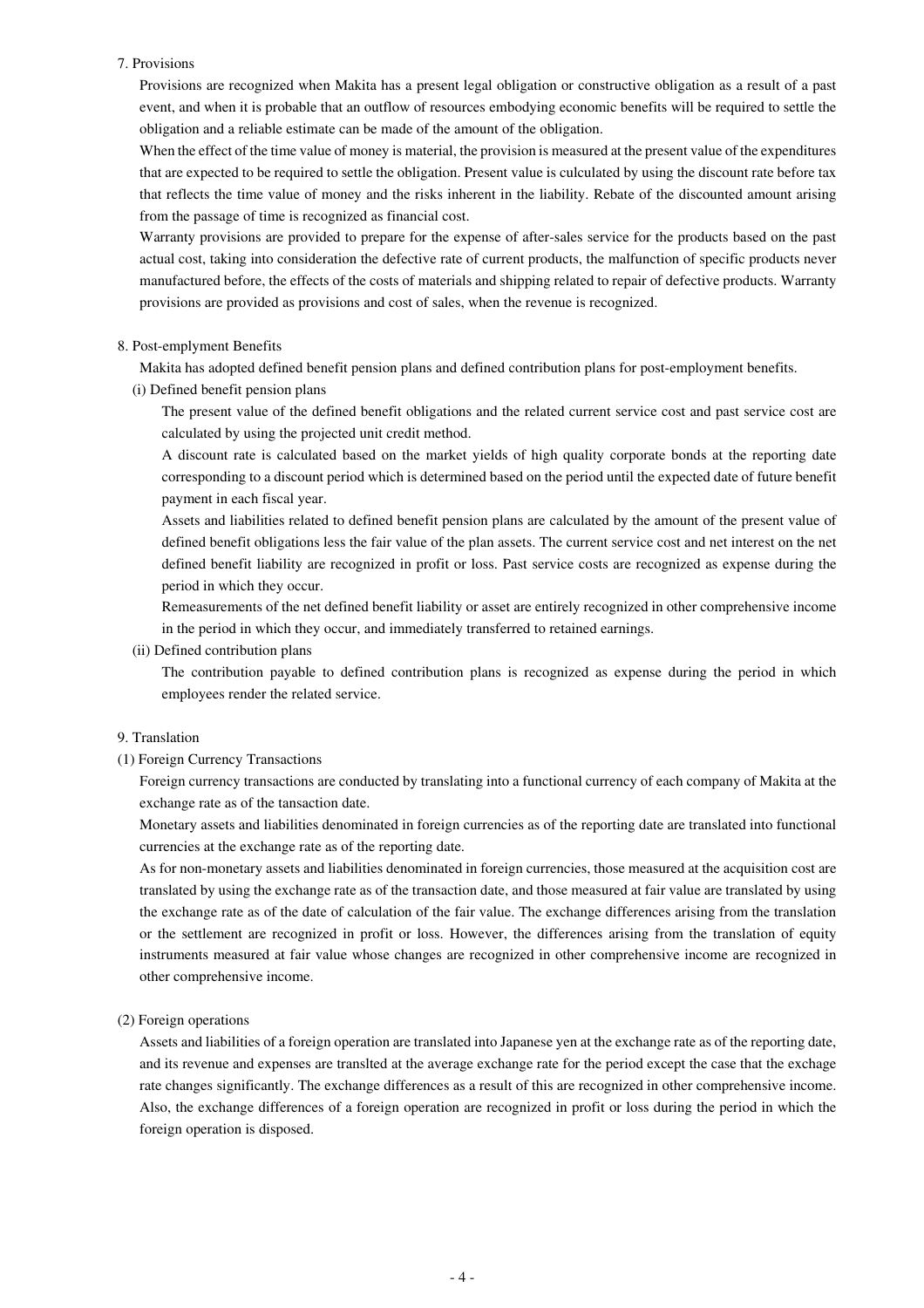#### 10. Revenue Recognition

Makita recognizes revenue by applying the following five steps.

Step 1: Identify the contract with a customer

Step 2: Identify the performance obligations in the contract

Step 3: Determine the transaction price

Step 4: Allocate the transaction price to the performance obligations in the contract

Step 5: Recognize revenue when the entity satisfies a performance obligation

Makita is engaged mainly in production and sales of power tools and outdoor power equipment, etc. Regarding these product, we have determined that a performance obligation is satisfied when a product is transferred to a customer as the customer has control of the product. Therefore, revenue of these products is recognized at the point of transferring these products. In addition, the revenue is measured at the amount of the promised consideration in a contract with a customer less the amount of a reduction, rebate and returned products.

#### **Notes to Accounting Estimates**

The following items have balance amounts recorded in the consolidated financial statements for the fiscal year ended March 31, 2022 under the accounting estimates and may have a significant impact on the consolidated financial statements for the fiscal year ended March 31, 2023.

・Measurement of defined benefit obligation

The amount of defined benefit obligation recorded in the consolidated financial statements for the fiscal year ended March 31, 2022 is 38,560 million yen. Makita has adopted defined benefit pension plans and defined contribution plans for post-employment benefits. The present value of the defined benefit obligations and the related current service cost, etc. are calculated by actuarial assumptions. Actuarial assumptions requires estimates and judgement for various factors including discount rates. Actuarial assumptions is decided by estimates and judgement made by management. However, it may be affected by the fluctuation of future uncertain financial condition or by amending or promulgating related laws. In the event that revision is necessary, it may have a significant impact on the amount recognized in the consolidated financial statements from the following consolidated fiscal year.

・Recoverability of deferred tax asset

The amount of deferred tax asset recorded in the consolidated financial statements for the fiscal year ended March 31, 2022 is 12,238 million yen. Deferred tax assets are recognized for the carryforward of unused tax losses, tax credits, and deductible temporary differences, to the extent of that it is probable that future taxable income will be available against such deferred tax assets. Period and amount of taxable income may be affected by the fluctuation of future uncertain financial condition. In the event that the actual period and amount of taxable income are different from the assumption for which the estimation is used, it may have a significant impact on the amount recognized in the consolidated financial statements from the following consolidated fiscal year. In the event of changes in effective tax rate, the balance of deferred tax assets may increase or decrease.

・Valuation of inventories

The amount of inventories recorded in the consolidated financial statements for the fiscal year ended March 31, 2022 is 475,128 million yen, which is recorded after subtracting the book value devaluation of 28,084 million yen due to a decline in net realizable value.

Inventories are measured at the lower of the acquisition cost and the net realizable value. When inventories are measured at the net realizable value, the difference between the acquisition cost is recognized as cost of sales in principle. Net realizable value is the estimated selling price in the ordinary course of business less the estimated cost necessary to make the sale. However, for inventories that stay outside of the business cycle process, the net realizable value is calculated by reflecting sales policies, future demand and market trends. If the market environment deteriorates more than expected and the net realizable value falls significantly, it may have a significant impact on the amount recognized in the consolidated financial statements from the following consolidated fiscal year.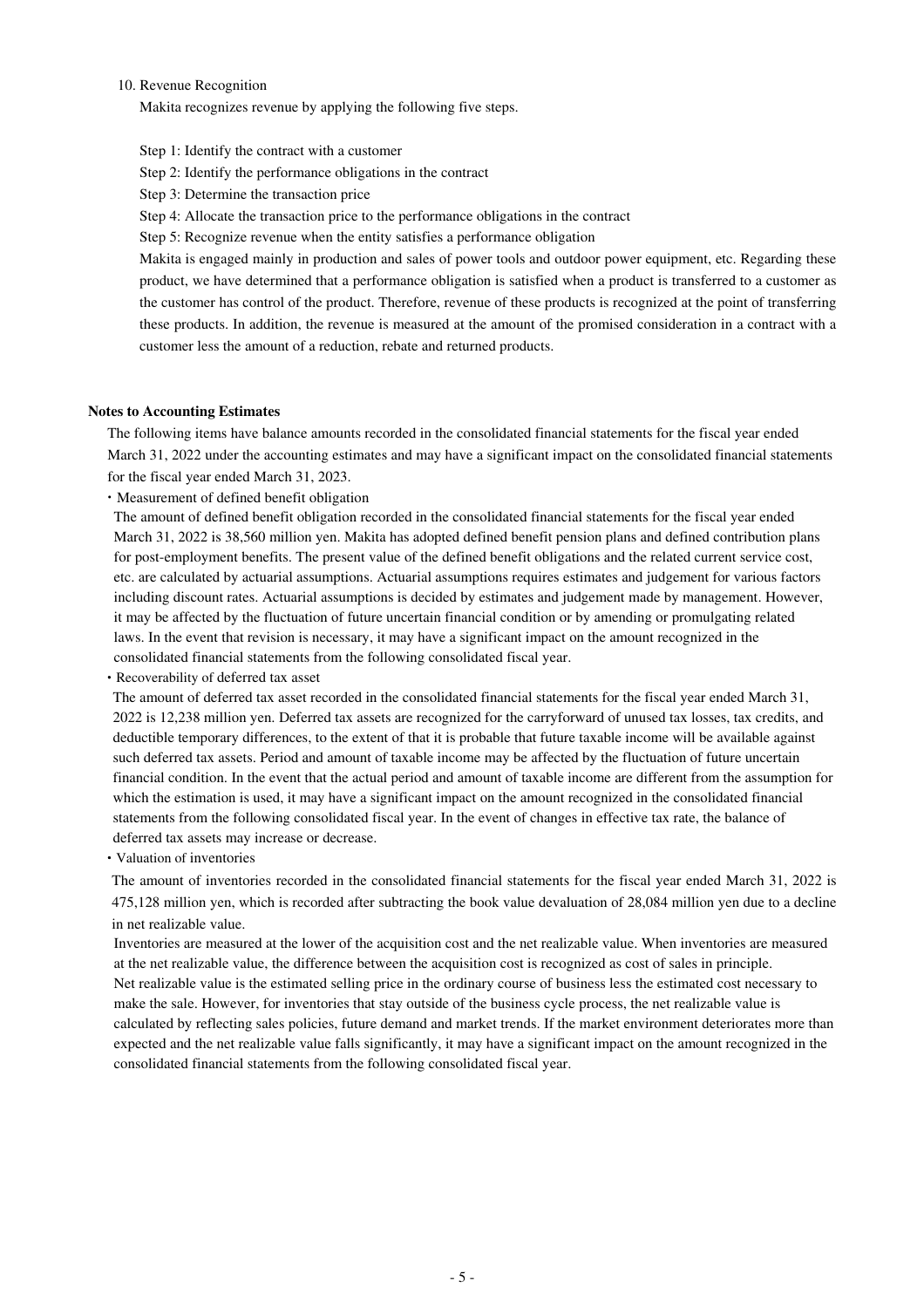## **Notes to Consolidated Balance Sheet**

- 1. Allowance for doubtful receivables directly deducted from assets
- Trade receivables and other receivables: 1,614 million yen 2. Accumulated depreciation of property, plant and equipment: 173,686 million yen Accumulated depreciation includes accumulated impairment losses.

## **Notes to Consolidated Statement of Changes in Equity**

#### 1. Matter regarding shares issued

| $\mathbf{r}$ .<br>Kind of<br>shares | the period<br>Beginning<br>: of | Increase | Decrease | the period<br>End<br>. ot  |
|-------------------------------------|---------------------------------|----------|----------|----------------------------|
| Common stock                        | 520<br>280.<br>.017<br>shares   |          | -        | .520<br>280,017.<br>shares |

#### 2. Matter regarding dividend distribution

(1) Amount of dividend distribution

| Resolution                                                        | Type of shares | Total amount of<br>dividends<br>(Millions of Yen) | Dividend<br>per share<br>(Yen) | Record date        | Effective date    |
|-------------------------------------------------------------------|----------------|---------------------------------------------------|--------------------------------|--------------------|-------------------|
| Ordinary General Meeting of<br>Shareholders held on June 25, 2021 | Common stock   | 16.020                                            | 59                             | March 31, 2021     | June 28, 2021     |
| <b>Board of Directors</b><br>held on October 28, 2021             | Common stock   | 2,715                                             | 10                             | September 30, 2021 | November 26, 2021 |

(2) Dividends that becomes effective during the following period, whose record date falls during the period under review

| Scheduled resolution                               | Type of shares | Dividend resource | Total amount of<br>dividends | Dividend<br>per share | Record date    | Effective date |
|----------------------------------------------------|----------------|-------------------|------------------------------|-----------------------|----------------|----------------|
|                                                    |                |                   | (Millions of Yen)            | Yen)                  |                |                |
| <b>Ordinary General</b><br>Meeting of Shareholders | Common stock   | Retained earnings | 16,835                       | 62                    | March 31, 2022 | June 29, 2022  |
| held on June $28, 2022$                            |                |                   |                              |                       |                |                |

#### **Notes to Financial Instruments**

1. Matter regarding status of financial instruments

In the course of business activities, Makita is exposed to financial risks, such asforeign exchange rate risks, stock price risks, interest rate risks, credit risks, and liquidity risks. We perform risk management activities to reduce such financial risks.

## (1) Market risk

(i) Foreign exchange rate risk management

Makita operates business activities globally and is exposed to risks related to foreign exchange rate fluctuation in purchase and sales transactions denominated in foreign currencies. For foreign currency transactions, we hedge against the foreign exchange rate fluctuation risk through derivative transactions such as settlement and forward exchange contract in a bank account abroad to reduce the impact of the exchange rate fluctuation risk. Although we do not apply hedge accounting to these derivative transactions, we have judged that the transactions effectively offset the impact of the exchange rate fluctuation.

(ii) Stock price risk management

Makita holds listed stock and is exposed to market price fluctuation risks. To manage the risks, we periodically monitor the market prices and financial conditions of issuing entities and revise our stock holding status appropriately.

(2) Interest rate risk

Makita's liabilities with interest include borrowings and lease liabilities , partial borrowings are financed at variable interest rates. Although, we consider that the change of the market interest rate has a minor impact on Makita's profit or loss because all borrowings are short-term. Accordingly, the matter of interest rate risks is immaterial for Makita.

(3) Credit risk

Makita is exposed to credit risks causing financial losses due to default by the other party of our financial assets. Trade accounts receivable and trade notes receivable, which are trade receivable, are exposed to the credit risk of customers. In order to reduce the risks, we established a credit limit for each partner in accordance with the credit management rules, and our sales management department manages a fixed date and balance of each partner, periodically monitoring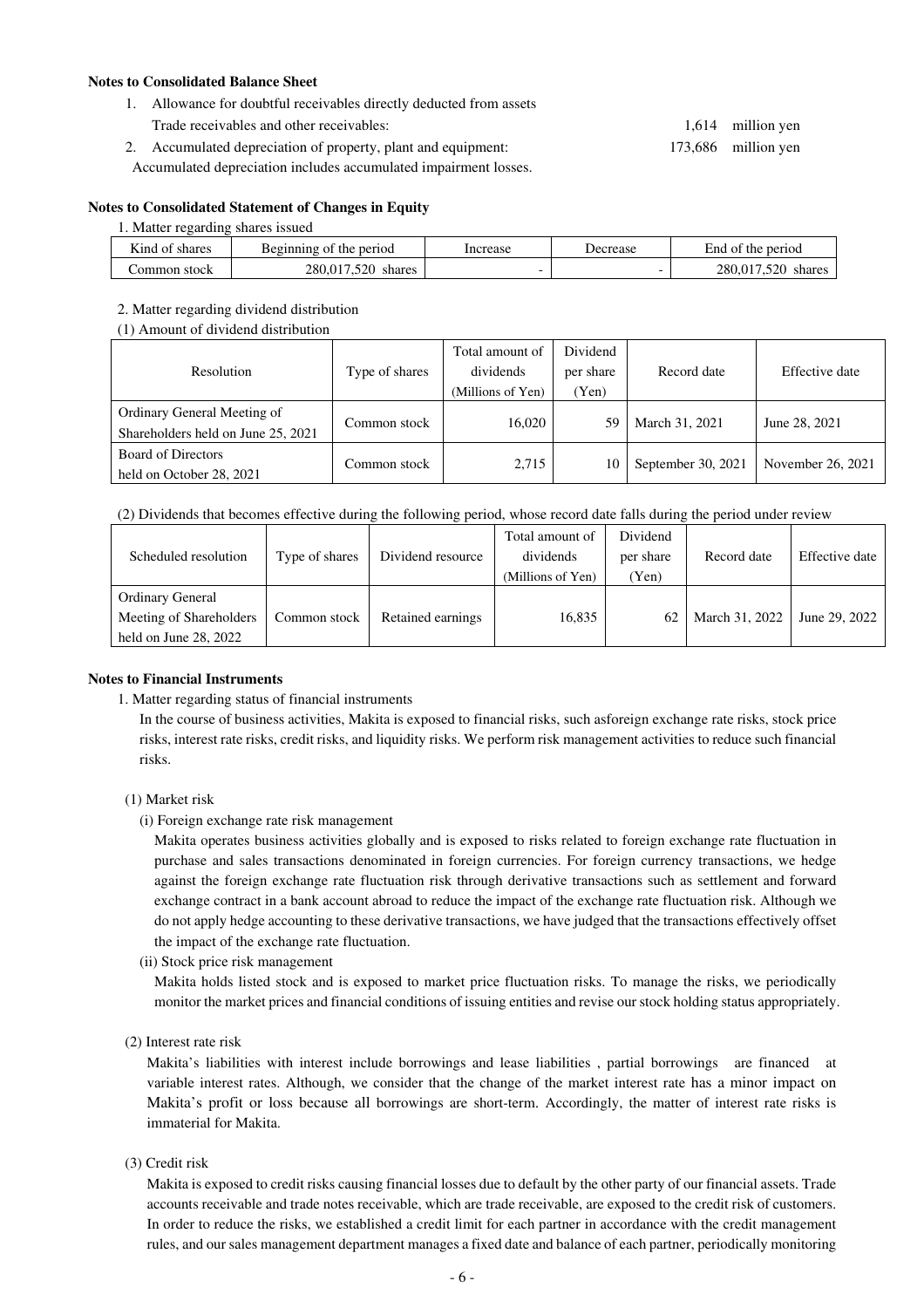the conditions of the major partners to identify doubtful accounts due to worsening financial conditions as soon as possible. In addition, we do not have over-concentration risks of a partner or of a group that the partner belongs to. The fund management of Makita is exposed to credit risks of depositees or issuers of receivables. We hold cash and cash equivalents and other financial assets of only high-ranked financial institutions in accordance with the guidelines for fund managemet. Therefore, we believe that credit risks are low.

(4) Liquidity risk

The liquidity risk is a risk that Makita may be unable to repay the obligation related to a financial liability to be settled by cash or other financial assets on the due date.

Although trade payables and other payables, borrowings, and other financial liablities are exposed to liquidity risks, we manage the risks by maintaining borrowing limits of financial institutions as well as developing and renewing a cash plan in a timely manner.

2. Matter regarding such as fair value of financial instruments The carrying amount and fair value of the financial instruments as of March 31, 2021 are as follows.

|                                             | (Millions of Yen) |            |
|---------------------------------------------|-------------------|------------|
|                                             | Carrying amount   | Fair value |
| Financial assets measured at amortized cost | 200               | 200        |
| Debt securities                             |                   |            |

(Notes) 1. The table above does not include financial instruments measured at fair value in the consolidated balance sheet and financial instruments whose carrying amounts are reasonable approximations to the fair value.

 2. Debt securities of financial assets measured at amortized cost are included in "Other financial assets" in the consolidated balance sheet.

(The fair value hierarchy)

The fair value hierarchy of financial instruments is categorized as follows:

- Level 1: Fair value measured with quoted prices for identical assets and liabilities in an active market.
- Level 2: Fair value measured with inputs other than quoted prices categorized within Level 1 that are observable, either directly or indirectly, for the asset or liability.
- Level 3: Fair value measured using valuation techniques, including inputs not based on observable market data for the asset or liability.

(Measurement of fair value)

(Cash and cash equivalents, trade receivables and other receivables, and trade payables and other payables)

 Since they are settled in a short period, the carrying amounts are reasonable approximations to the fair value. (Borrowings)

 Since all of them are settled within 1 year, the carrying amounts are reasonable approximations to the fair value. (Other financial assets and other financial liabilities)

 Since time deposits due over 3 months of the other financial assets are settled in a short period, the carrying amounts are reasonable approximations to the fair value. Listed stock is determined by exchange market prices as financial assets measured at fair value through other comprehensive income. Debt securities are calculated at an exchange market price or a price presented by a financial institution as financial assets measured at fair value through profit or loss.

Derivatives are calculated as financial assets or financial liabilites measured at fair value through profit or loss, based on such basic conditions observable at the market as exchage rate, etc.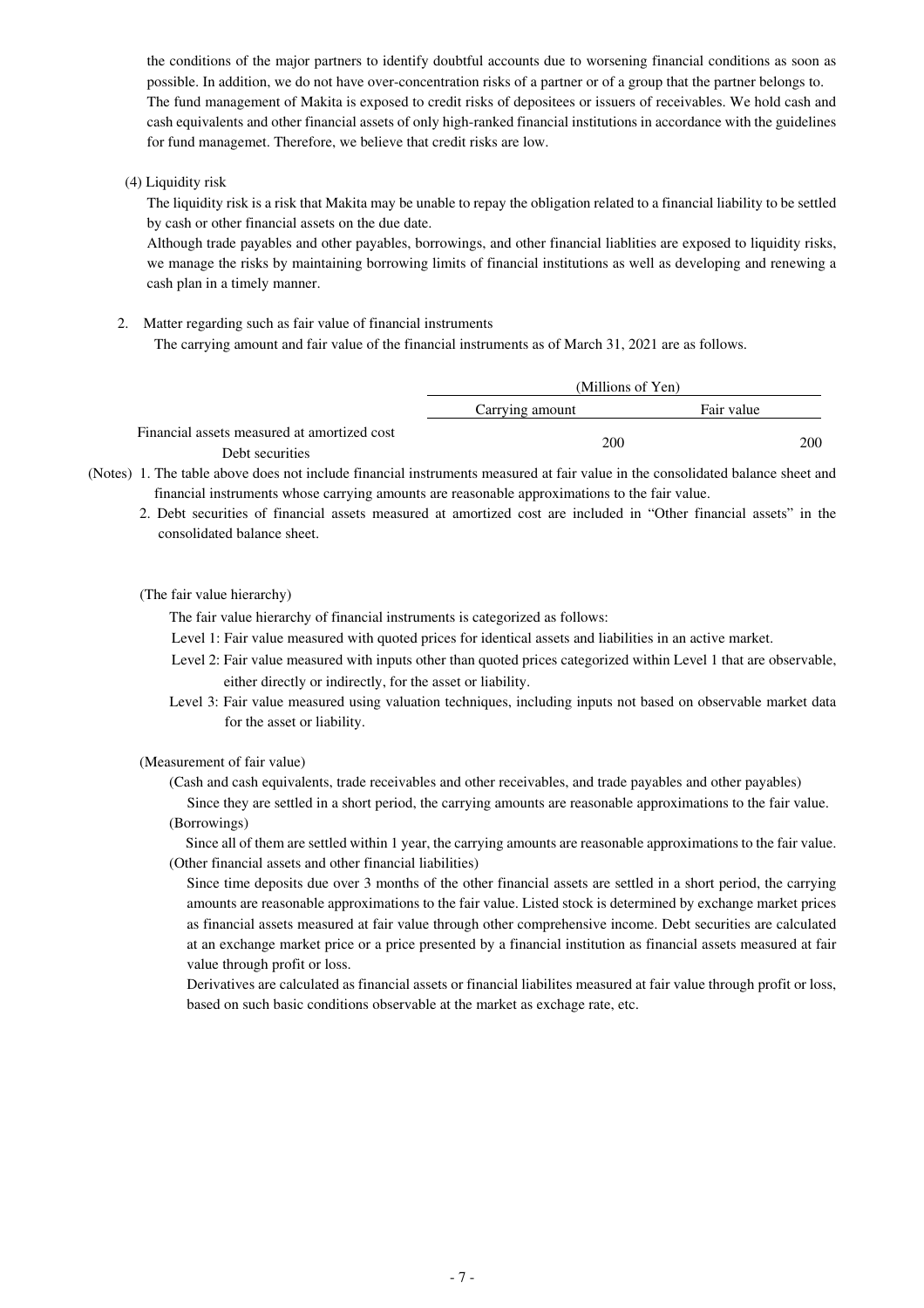3. Matter regarding the details of the fair value of financial instruments for each appropriate classification

## (1) Finantial instruments measured at amortized cost

The carrying amount and fair value of financial instruments measured at amortized cost are as follows.

|                          |              |         |         |                | (Millions of Yen) |
|--------------------------|--------------|---------|---------|----------------|-------------------|
|                          | The carrying |         |         | The fair value |                   |
| $\overline{\phantom{a}}$ | Amount       | Level 1 | Level 2 | Level 3        | Total             |
| Debt securities          | 200          | 200     |         |                | 200               |

(Notes) 1. The table above does not include financial instruments whose carrying amounts are reasonable approximations to the fair value.

2. Debt securities of financial assets measured at amortized cost are included in "Other financial assets" in the consolidated balance sheet.

The fair value of Level 1 debt securities is based on quoted prices in active markets where there is sufficient trading volume and frequent trading.

(2) The fair value of financial assets and liabilities measured at fair value on a recurring basis

Details of the financial assets and liabilities measured at fair value on a recurring basis, classified by level in the fair value hierarchy are as follows:

Reclassification between levels in the fair value hierarchy is recognized on the date when the event or change in circumstances occurred that caused the reclassification.

|                                                 |         |         |         | (Millions of Yen) |
|-------------------------------------------------|---------|---------|---------|-------------------|
|                                                 | Level 1 | Level 2 | Level 3 | Total             |
| Financial assets                                |         |         |         |                   |
| Financial assets measured at fair value through |         |         |         |                   |
| other comprehensive income                      |         |         |         |                   |
| <b>Stocks</b>                                   | 23,460  |         | 1,448   | 24,908            |
| Financial assets measured at fair value through |         |         |         |                   |
| net profit or loss                              |         |         |         |                   |
| Derivative assets                               |         | 315     |         | 315               |
| Total                                           | 23,460  | 315     | 1,448   | 25,223            |
| <b>Financial liabilities</b>                    |         |         |         |                   |
| Financial liabilities measured at fair value    |         |         |         |                   |
| through net profit or loss                      |         |         |         |                   |
| Derivative liabilities                          |         | 7,053   |         | 7,053             |
| Total                                           |         | 7,053   |         | 7,305             |

(Notes) 1. There were no reclassifications between Level 1 and Level 2 during the consolidated fiscal year ended March 31, 2022.

2. Financial assets measured at fair value through other comprehensive income, and financial assets measured at fair value through profit or loss are included in "Other financial assets" in the consolidated balance sheet. Financial liabilities measured at fair value through profit or loss are included in "Other financial liabilities" in the consolidated balance sheet.

Financial assets classified as Level 1 are mainly marketable publicly listed stocks. Publicly listed stocks are based on quoted prices in active markets where there is sufficient trading volume and frequent trading.

Financial assets and liabilities classified as Level 2 are derivatives. Derivatives are mainly exchange contracts and are calculated based on the basic terms observable in the market such as exchange rates.

Financial assets classified as Level 3 are primarily unlisted stocks. In accordance with the Group's accounting policies, the fair value is measured using the most recently available data. There were no significant changes from the previous year in respect of the financial assets classified as Level 3.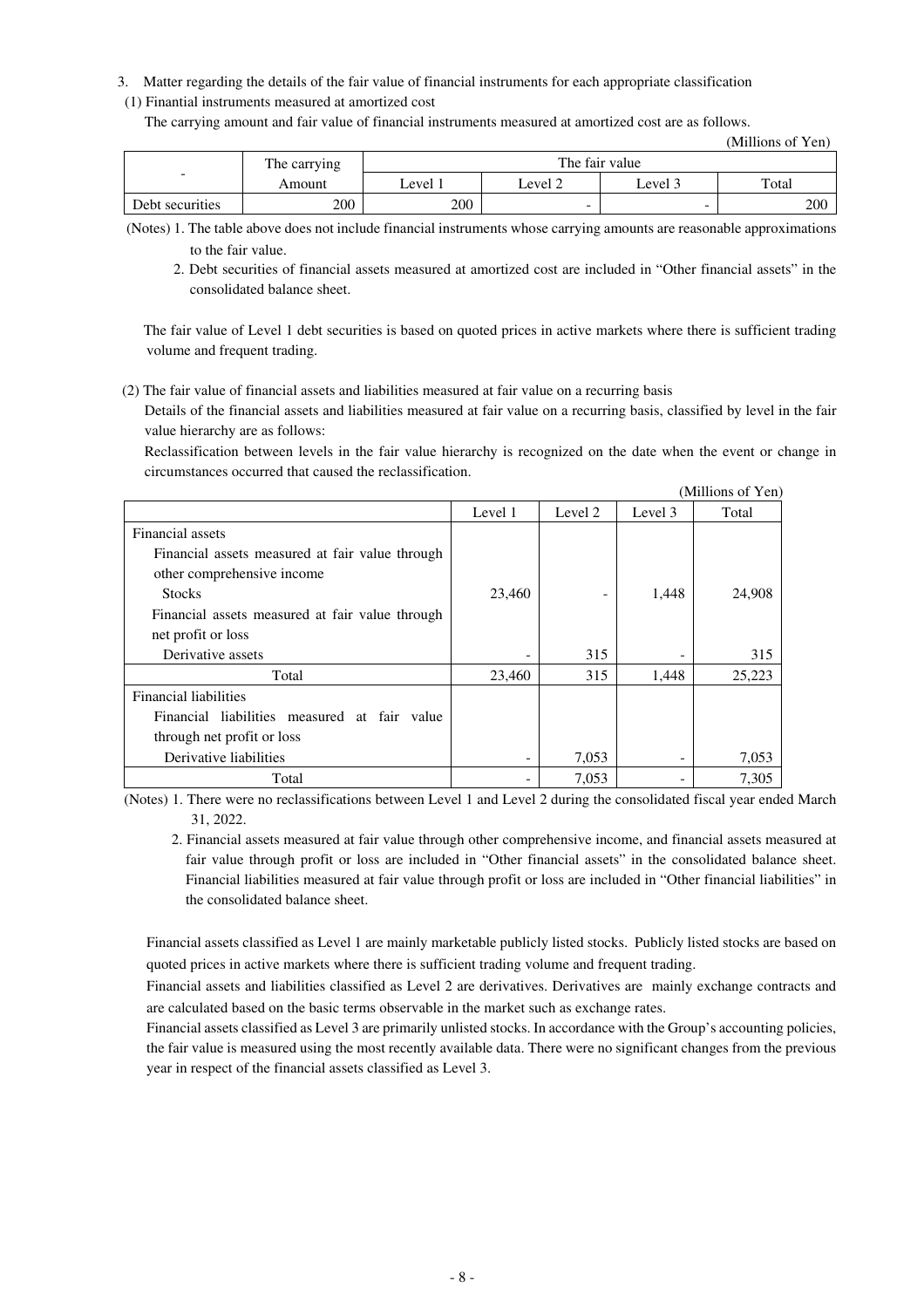## **Notes to Revenue Recognition**

### (1) The breakdown of revenue

Makita has conducted the business activities in sigularity business field of the production and sales of power tools and outdoor power equipment. The details of the revenue are as follows. Our revenue arises from contracts with our customers.

(i) Revenue by each product and services

Details of revenue by each product and services are as follows:

|                                                      | (Millions of Yen)             |
|------------------------------------------------------|-------------------------------|
|                                                      | The consolidated fisical year |
|                                                      | (From April 1, 2021)          |
|                                                      | To March 31, 2022)            |
| Power tools                                          | 422,076                       |
| Outdoor power equipments, household tools, and other | 189,579                       |
| tools                                                |                               |
| Components, repairing, and accessories               | 127,605                       |
| Total amounts                                        | 739,260                       |

## (ii) Revenue by region

Details of revenue by region are as follows:

|               | (Millions of Yen)             |
|---------------|-------------------------------|
|               | The consolidated fisical year |
|               | (From April 1, 2021           |
|               | To March 31, 2022)            |
| Japan         | 118,050                       |
| Europe        | 352,470                       |
| North America | 112,248                       |
| (America)     | (99, 549)                     |
| Asia          | 49,196                        |
| Others        | 107,296                       |
| Total amounts | 739,260                       |

(Notes) Revenue is classified as countries or regions on the basis of the location of customers.

## (2) Basic information for understanding revenue

The content and time of revenue recognition of the performance obligations based on the contract with a customer in Makita's major business is stated in "10. Revenue Recognition" of Notes to Important Basic Matters for Preparation of Consolidated Financial Statements.

| <b>Notes to Information Per Share</b>                 |              |
|-------------------------------------------------------|--------------|
| Equity attributable to owners of the parent per share | 2.748.64 yen |
| Profit attributable to owners of the parent per share |              |
| (Basic)                                               | 238.54 yen   |

#### **Notes to Significant Subsequent Events:**

None.

\*Amounts less than 1 million yen have been rounded.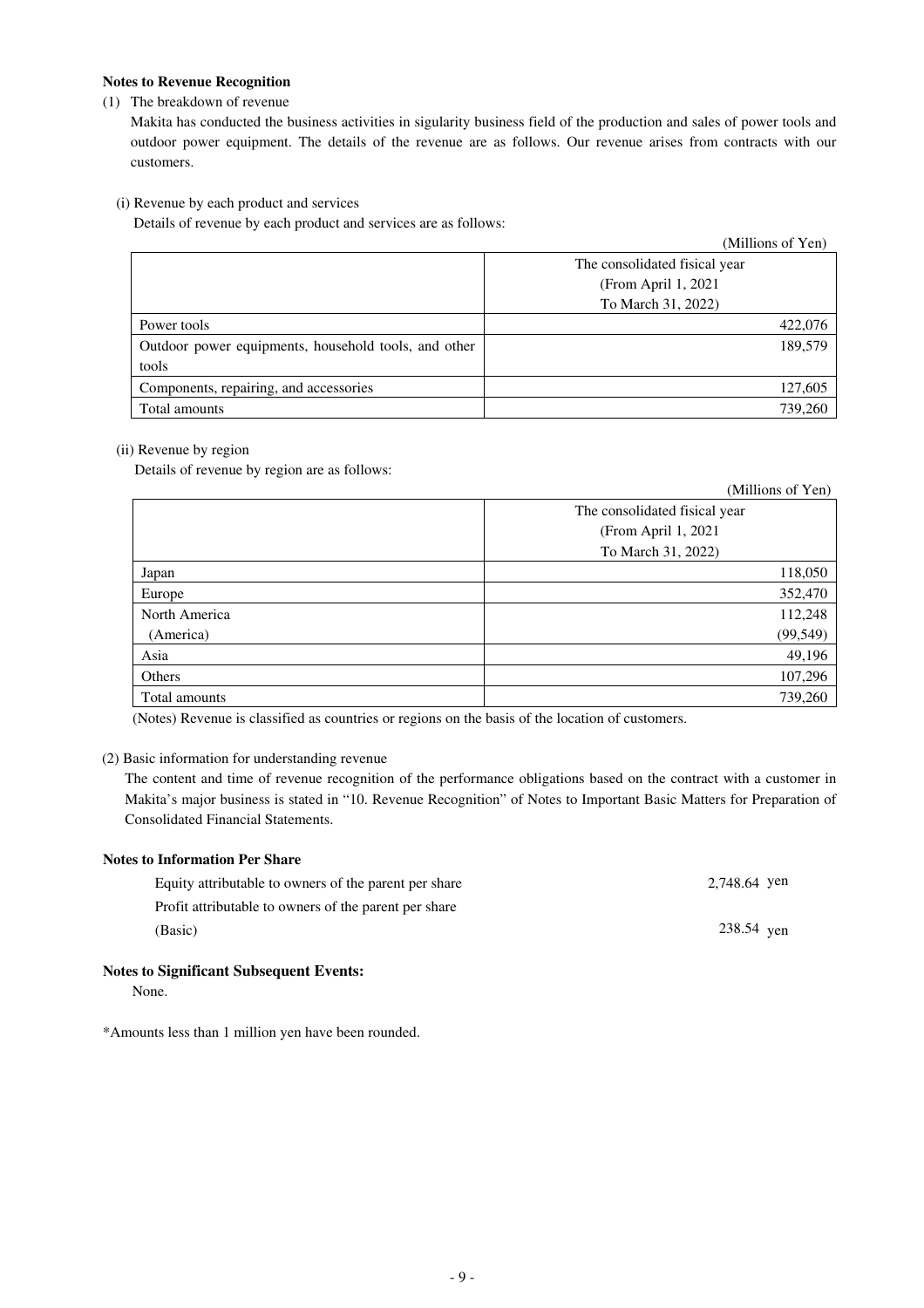# **Notes to Non-consolidated Financial Statements**

| <b>Notes to Significant Accounting Policies</b>                                  |                                                                  |                                                                                                                                                                                                                                            |  |
|----------------------------------------------------------------------------------|------------------------------------------------------------------|--------------------------------------------------------------------------------------------------------------------------------------------------------------------------------------------------------------------------------------------|--|
| 1. Valuation of securities                                                       |                                                                  |                                                                                                                                                                                                                                            |  |
| Held-to-maturity securities:                                                     | Amortized cost (straight-line method)                            |                                                                                                                                                                                                                                            |  |
| Stocks of subsidiaries:                                                          | At moving-average cost                                           |                                                                                                                                                                                                                                            |  |
| Other securities                                                                 |                                                                  |                                                                                                                                                                                                                                            |  |
| Other than stocks having no fair market value:                                   | adjustments in net assets.<br>method.)                           | Fair market value as of the end of the period<br>(Valuation differences are presented as valuation and translation<br>The cost of securities sold is calculated based on the moving-average                                                |  |
| Stocks having no fair market value:                                              | At moving-average cost                                           |                                                                                                                                                                                                                                            |  |
| 2. Valuation of net assets and liabilities accrued from derivative transactions: |                                                                  |                                                                                                                                                                                                                                            |  |
|                                                                                  |                                                                  | Fair market value as of the end of the period                                                                                                                                                                                              |  |
|                                                                                  |                                                                  |                                                                                                                                                                                                                                            |  |
| 3. Valuation of inventories                                                      |                                                                  |                                                                                                                                                                                                                                            |  |
|                                                                                  |                                                                  | Inventories are valued at the lower of cost based (the balance sheet amount is computed using the method of                                                                                                                                |  |
| devaluing the book price to reflect declines in profitability).                  |                                                                  |                                                                                                                                                                                                                                            |  |
|                                                                                  | Finished goods, merchandise, work in process, and raw materials: |                                                                                                                                                                                                                                            |  |
|                                                                                  | At average cost                                                  |                                                                                                                                                                                                                                            |  |
| Supplies:                                                                        | At latest purchase cost                                          |                                                                                                                                                                                                                                            |  |
|                                                                                  |                                                                  |                                                                                                                                                                                                                                            |  |
| 4. Depreciation method of fixed assets                                           |                                                                  |                                                                                                                                                                                                                                            |  |
| Tangible fixed assets:                                                           | Straight-line method<br>Useful life:                             |                                                                                                                                                                                                                                            |  |
| (Excluding lease assets)                                                         |                                                                  |                                                                                                                                                                                                                                            |  |
|                                                                                  | Buildings:<br>Machinery and equipment:                           | 31 to 50 years                                                                                                                                                                                                                             |  |
|                                                                                  |                                                                  | 5 to 10 years                                                                                                                                                                                                                              |  |
| Intangible fixed assets:                                                         | Straight-line method                                             |                                                                                                                                                                                                                                            |  |
| (Excluding lease assets)                                                         | estimated useful life (5 years).                                 | Software for internal use is depreciated on the straight-line method over its                                                                                                                                                              |  |
|                                                                                  | 4 to 17 year period.                                             | Industrial property rights are depreciated on the straight-line method over                                                                                                                                                                |  |
| Lease assets:                                                                    | lease term being regarded as the useful life.                    | Lease assets relating to finance lease transactions, excluding those whose<br>ownership is transferred to the lessee upon lease expiration, are depreciated<br>by the straight-line method over the lease term with no residual value, the |  |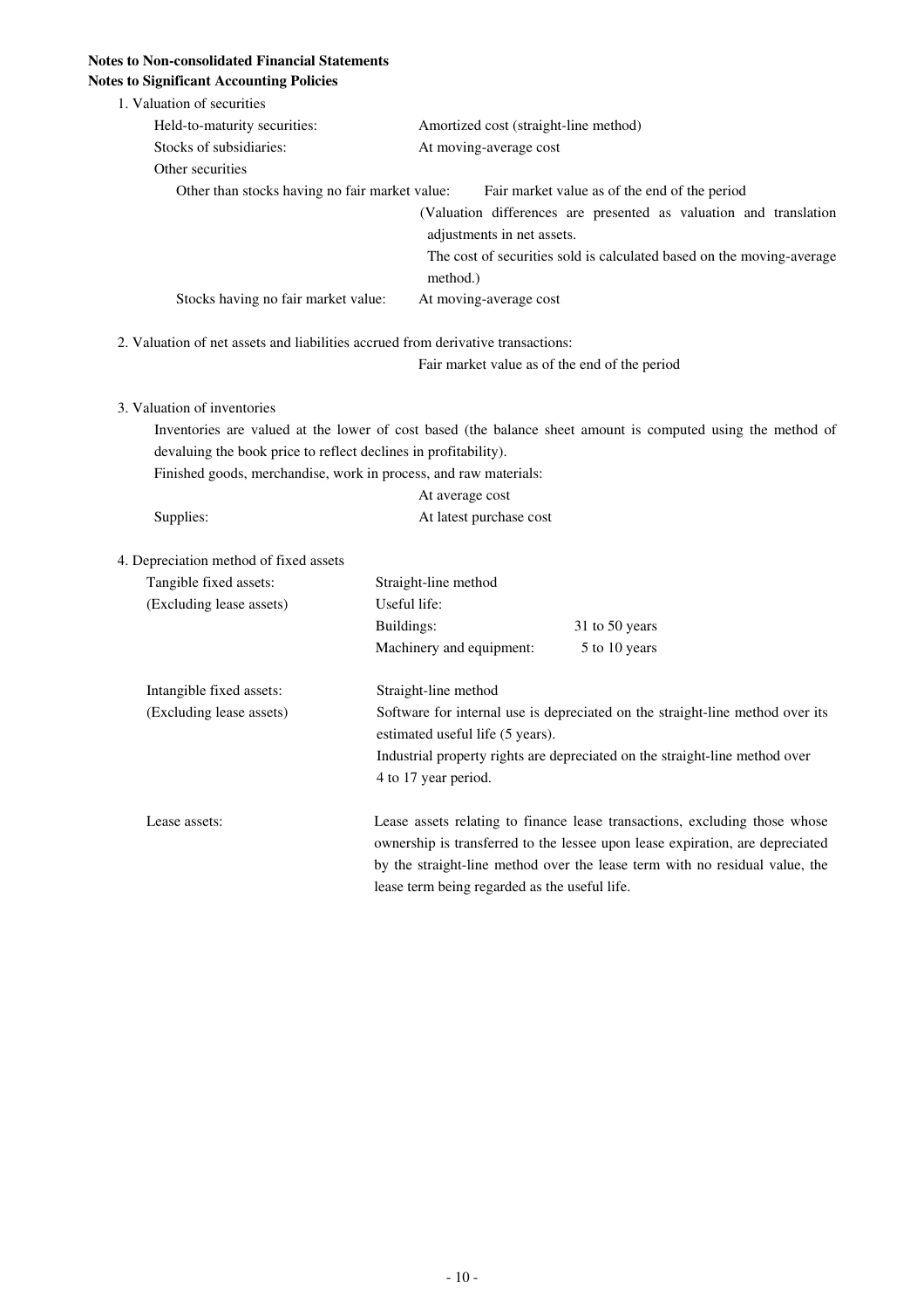#### 5. Allowances

| Allowance for doubtful accounts:   | The allowance for doubtful accounts is reserved based on the historical<br>write-off ratio for accounts receivable. For accounts receivable that are<br>difficult to collect, individually estimated write-off amounts are<br>reserved. |
|------------------------------------|-----------------------------------------------------------------------------------------------------------------------------------------------------------------------------------------------------------------------------------------|
| Allowance for directors' bonuses:  | In preparation for the anticipated payment of directors' bonuses, we<br>appropriate the amount estimated to pay for the period.                                                                                                         |
| Allowance for product warranties:  | In preparation for the payment of product after-service and free post-<br>sale repair services, we appropriate the projected amount based on<br>actual payment in the past.                                                             |
| Retirement and termination         | To be prepared for employee retirement, retirement and termination                                                                                                                                                                      |
| allowance:                         | allowance and prepaid pension cost are reserved based on projected                                                                                                                                                                      |
|                                    | benefit obligations and plan assets at the balance sheet date. In                                                                                                                                                                       |
|                                    | calculating the projected benefit obligations, the Corporation adopted                                                                                                                                                                  |
|                                    | the benefit formula basis as the method for attributing the expected                                                                                                                                                                    |
|                                    | benefit to the period up to the end of the period. Past service costs are                                                                                                                                                               |
|                                    | amortized by the straight-line method over the average remaining<br>employment period. Actuarial differences are amortized starting                                                                                                     |
|                                    | immediately after the year of accruement by the straight-line method                                                                                                                                                                    |
|                                    | over the average remaining employment period.                                                                                                                                                                                           |
| Retirement allowance for Directors | The Corporation terminated the retirement allowance plan for Directors                                                                                                                                                                  |
| and Audit & Supervisory Board      | and Audit & Supervisory Board Members as of the conclusion of the                                                                                                                                                                       |
| Members:                           | ordinary general meeting of shareholders held on June 29, 2006. The                                                                                                                                                                     |
|                                    | balance of the period end is the amount of the reserve for the period of                                                                                                                                                                |
|                                    | office served until abolition of the plan by those current directors                                                                                                                                                                    |
|                                    | (excluding outside directors) who served until June 29, 2006.                                                                                                                                                                           |

#### 6. Income and Expense

The Corporation is primarily involved in the production and sales of power tools and outdoor equipment, etc. Regarding these products, the Corporation has determined that the performance obligation is satisfied when the product is delivered to a customer, as the customer has control of the product. Therefore, revenue in respect of these products is recognized at the point in time of delivery of these products. In addition, the revenue is measured at the amount of the promised consideration in the contract with a customer less the amount of any reduction, rebate or returned products.

#### **Changes in Accounting Policies**

The Corporation applied the "Accounting Standard for Fair Value Measurement" (Accounting Standards Board of Japan (ASBJ) Statement No. 30, July 4, 2019, the "Accounting Standard for Fair Value Measurement") and related measures from the beginning of the fiscal year ended March 31, 2022, and in the future the Corporation will apply the new accounting policy specified in the Accounting Standard for Fair Value Measurement and related measures, in accordance with the transitional treatment stipulated in Paragraph 19 of the Accounting Standard for Fair Value Measurement and Item 44-2 of the "Accounting Standard for Financial Instruments" (ASBJ Statement No. 10, July 4, 2019). It does not have any impact on the financial statements.

#### **Notes to Accounting Estimate**

The following item has balance amount recorded in the financial statements for the period under the accounting estimates and may have a significant impact on the financial statements for the following period.

・Valuation of inventories

The amount of inventories recorded in the financial statements for the period is 47,512 million yen, which is recorded after subtracting the book value devaluation of 1,067 million yen due to a decline in profitability.

Inventories are valued at the lower of cost based (the balance sheet amount is computed using the method of devaluing the book price to reflect declines in profitability). If the true cash value (calculated by deducting the estimated direct selling expense from the estimated selling price) is lower than the acquisition cost, inventories are measured at the true cash value and the difference between the acquisition cost is recognized as cost of sales in principle. For inventories that stay outside of the business cycle process, the book value thereof is devaluated, in consideration of sales policies, future demand and market trends. If the market environment deteriorates more than expected and profitability fall significantly, it may have a significant impact on the amount recognized in the consolidated financial statements from the following period.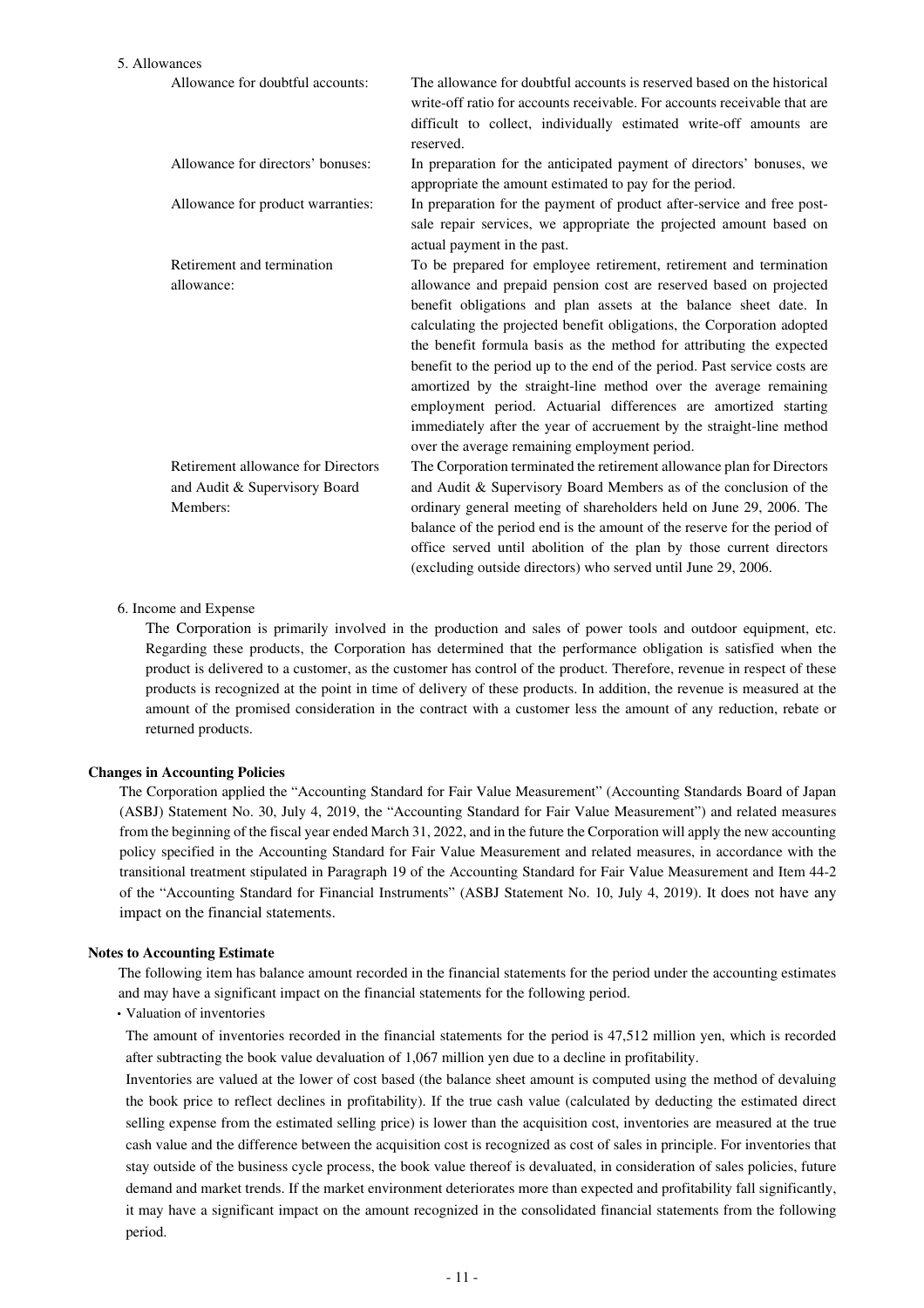## **Notes to Balance Sheet**

| 1. Accumulated depreciation on tangible fixed assets:                           |         |             |
|---------------------------------------------------------------------------------|---------|-------------|
| <b>Buildings</b>                                                                | 32,066  | million yen |
| <b>Structures</b>                                                               | 2,818   | million yen |
| Machinery and equipment                                                         | 12,467  | million yen |
| Vehicles and transportation equipment                                           | 263     | million yen |
| Tools, furniture and fixtures                                                   | 27,805  | million yen |
| Total                                                                           | 75,419  | million yen |
| 2. Guarantee:                                                                   |         |             |
| Guarantee for borrowing from financial institution                              |         |             |
| Maximum amount of guarantee for Makita U.S.A. Inc.<br>(50 million U.S. dollars) | 6,120   | million yen |
| 3. Receivables and payables for affiliates:                                     |         |             |
| Short-term receivables                                                          |         | million yen |
| Short-term payables                                                             |         | million yen |
| <b>Notes to Statement of Income</b>                                             |         |             |
| Transactions with affiliates                                                    |         |             |
| Amount of operating transactions                                                |         |             |
| Sales                                                                           | 391,726 | million yen |
| Purchases, etc.                                                                 | 377,300 | million yen |
| Amount of non-operating transactions                                            | 4,201   | million yen |
|                                                                                 |         |             |

## **Notes to Statement of Changes in Net Assets**

# 1. Matter regarding treasury stock

| Kind of shares                                         | Beginning of the<br>period | Increase       |        | Decrease     | End of the period |  |
|--------------------------------------------------------|----------------------------|----------------|--------|--------------|-------------------|--|
| Common stock                                           | 8,490,396 shares           | $1.249$ shares |        | 6.584 shares | 8,485,061 shares  |  |
| (Reasons for the change)                               |                            |                |        |              |                   |  |
| The reason for the increase is as follows:             |                            |                |        |              |                   |  |
| Purchase of shares constituting less than a full unit: |                            | 1.249          | shares |              |                   |  |
| The reason for the decrease is as follows:             |                            |                |        |              |                   |  |
| Allotment of restricted shares                         |                            |                | 6.584  | shares       |                   |  |
|                                                        |                            |                |        |              |                   |  |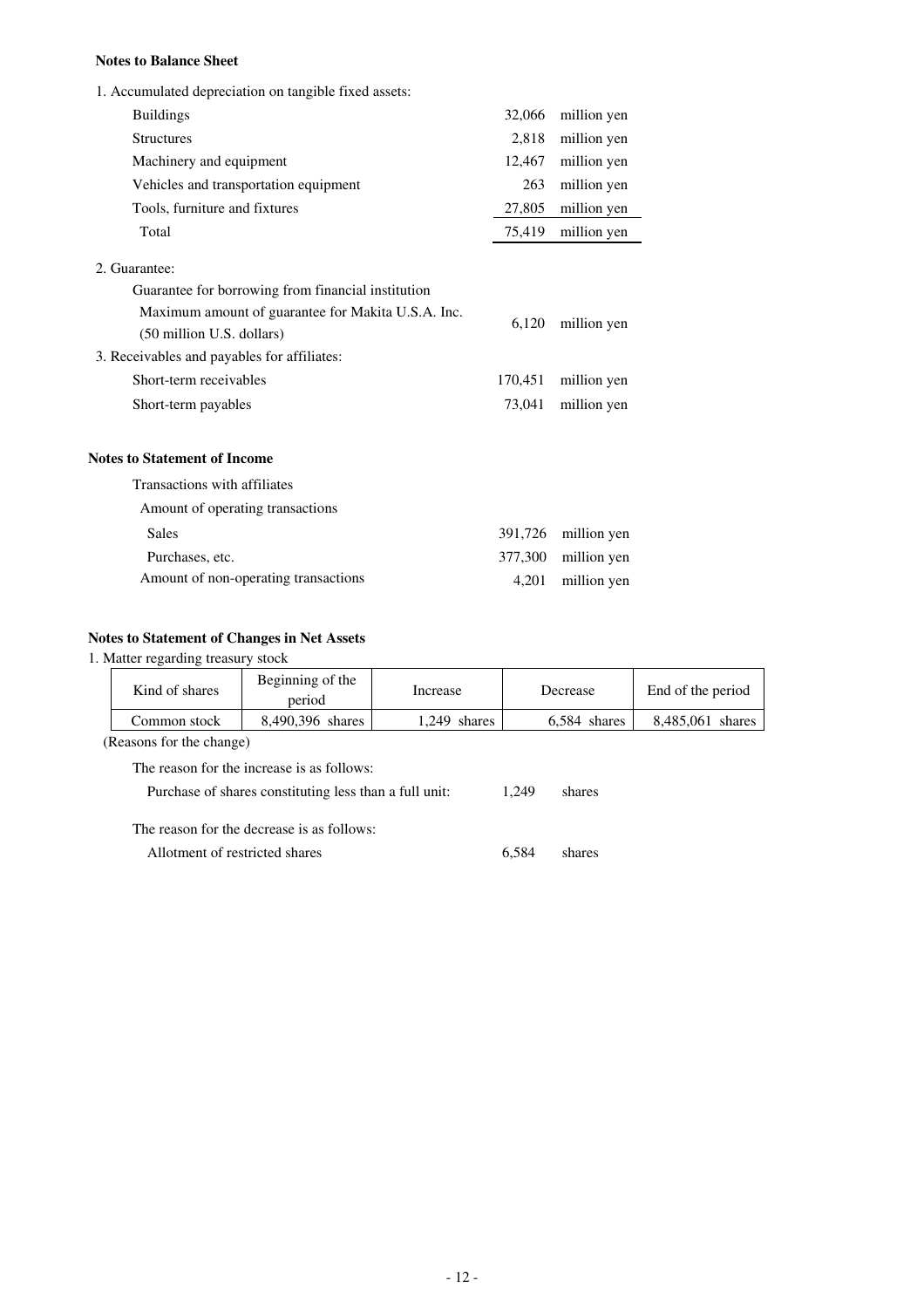## **Notes to Tax Effect Accounting**

1. The main reasons for deferred income tax assets and liabilities are as follows:

| Deferred income tax assets                                                  |          |             |
|-----------------------------------------------------------------------------|----------|-------------|
| Accrued expenses                                                            |          | million yen |
| Inventories                                                                 | 878      | million yen |
| Accrued enterprise taxes                                                    | 523      | million yen |
| Loss on valuation of investment securities                                  | 2,005    | million yen |
| Excess in depreciation                                                      | 3,274    | million yen |
| Retirement allowance for directors and audit &<br>supervisory board members | 91       | million yen |
| Loss on impairment of fixed assets                                          | 84       | million yen |
| Other                                                                       | 153      | million yen |
| Subtotal                                                                    | 9,121    | million yen |
| Valuation allowance                                                         |          | million yen |
| Total                                                                       | 8,760    | million yen |
| Deferred income tax liabilities                                             |          |             |
| Prepaid pension cost                                                        |          | million yen |
| Net unrealized gains on securities                                          |          | million yen |
| Reserve for advanced depreciation of fixed assets                           | (1,026)  | million yen |
| Total                                                                       | (6, 469) | million yen |
| Net amount of deferred income tax liabilities                               | 2,291    | million yen |

2. Major items causing the significant difference between the statutory income tax rates applicable to the Corporation and the effective income tax rates after the adoption of tax effect accounting are as follows:

| cave meonic tax rates arter the adoption or tax cricet accounting are as ronows. |                      |
|----------------------------------------------------------------------------------|----------------------|
| Statutory income tax rate                                                        | $30.2\%$             |
| (Reconciliations)                                                                |                      |
| Dividend income and other permanently<br>non-taxable income                      | $(2.4\%)$            |
| Withholding tax on foreign dividends                                             | $0.2\%$              |
| Tax credit for R&D expenses<br>Other                                             | $(1.7\%)$<br>$0.9\%$ |
| Effective income tax rate after the adoption of tax effect<br>accounting         | 27.2%                |

## **Notes to Fixed Assets Used through Leases**

Operating leases Lease commitments under non-cancelable operating leases Within 1 year 314 million yen

Over 1 year 2,138 million yen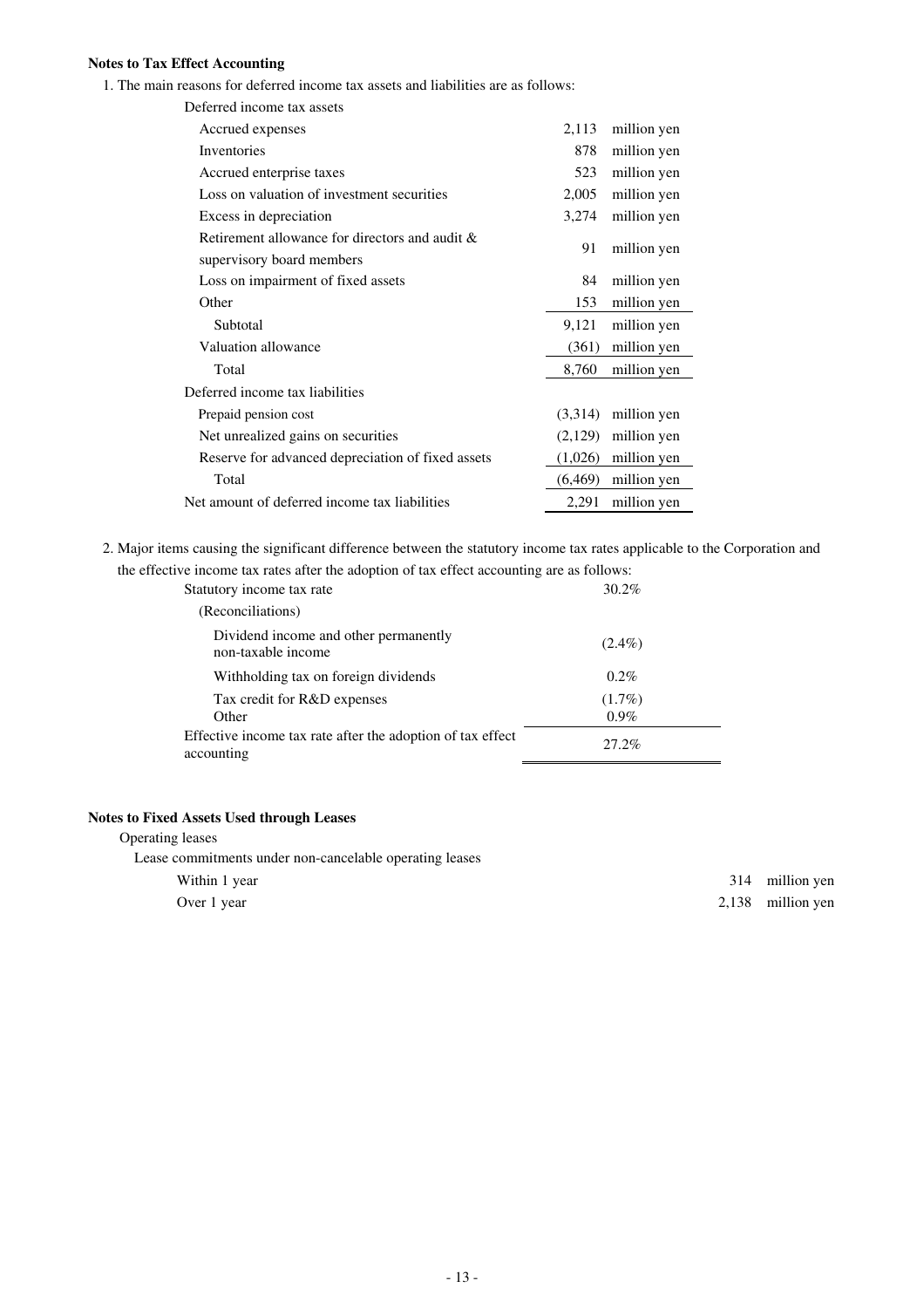## **Notes to Transactions with Related Parties**

1. Directors and primary individual shareholders

| Attribute                                            | Companies which directors and their relatives own the majority of voting rights<br>(including the subsidiaries of such companies) |                                                                |  |
|------------------------------------------------------|-----------------------------------------------------------------------------------------------------------------------------------|----------------------------------------------------------------|--|
| Corporate name                                       | TOA Co., Ltd. (Note 1)                                                                                                            | Maruwa, Ltd. (Note 2)                                          |  |
| Principal business or<br>position                    | Design, production and distribution of automatic<br>regulators                                                                    | Real estate business                                           |  |
| Owning and owned<br>ratio of voting rights<br>$(\%)$ | Direct owned ratio: 0.0                                                                                                           | Direct owned ratio: 3.2                                        |  |
| Relationship                                         | Purchase of production equipment<br>Interlocking Directors(Number of directors: 2)                                                | Advertising<br>Interlocking Directors (Number of directors: 2) |  |
| Principal<br>transactions                            | Purchase of production equipment (Note 3)                                                                                         | Advertising (Note 3)                                           |  |
| Transaction amount<br>(Millions of Yen)              | 199                                                                                                                               | 2                                                              |  |
| Account title                                        | Other payable                                                                                                                     |                                                                |  |
| Balance at end of<br>the period<br>(Millions of Yen) | 19                                                                                                                                |                                                                |  |

Terms of transactions and the policy to decide the terms

- (Note 1) Masahiko Goto, Chairman and Representative Director of the Corporation, Munetoshi Goto, President and Representative Director of the Corporation, and their relatives own 100% of voting rights of TOA Co., Ltd.
- (Note 2) Masahiko Goto, Chairman and Representative Director of the Corporation, Munetoshi Goto, President and Representative Director of the Corporation, and their relatives own 68.1% of voting rights of Maruwa, Ltd.
- (Note 3) The prices of the transactions with TOA Co., Ltd. and Maruwa, Ltd. are determined upon negotiation, considering the prevailing market prices.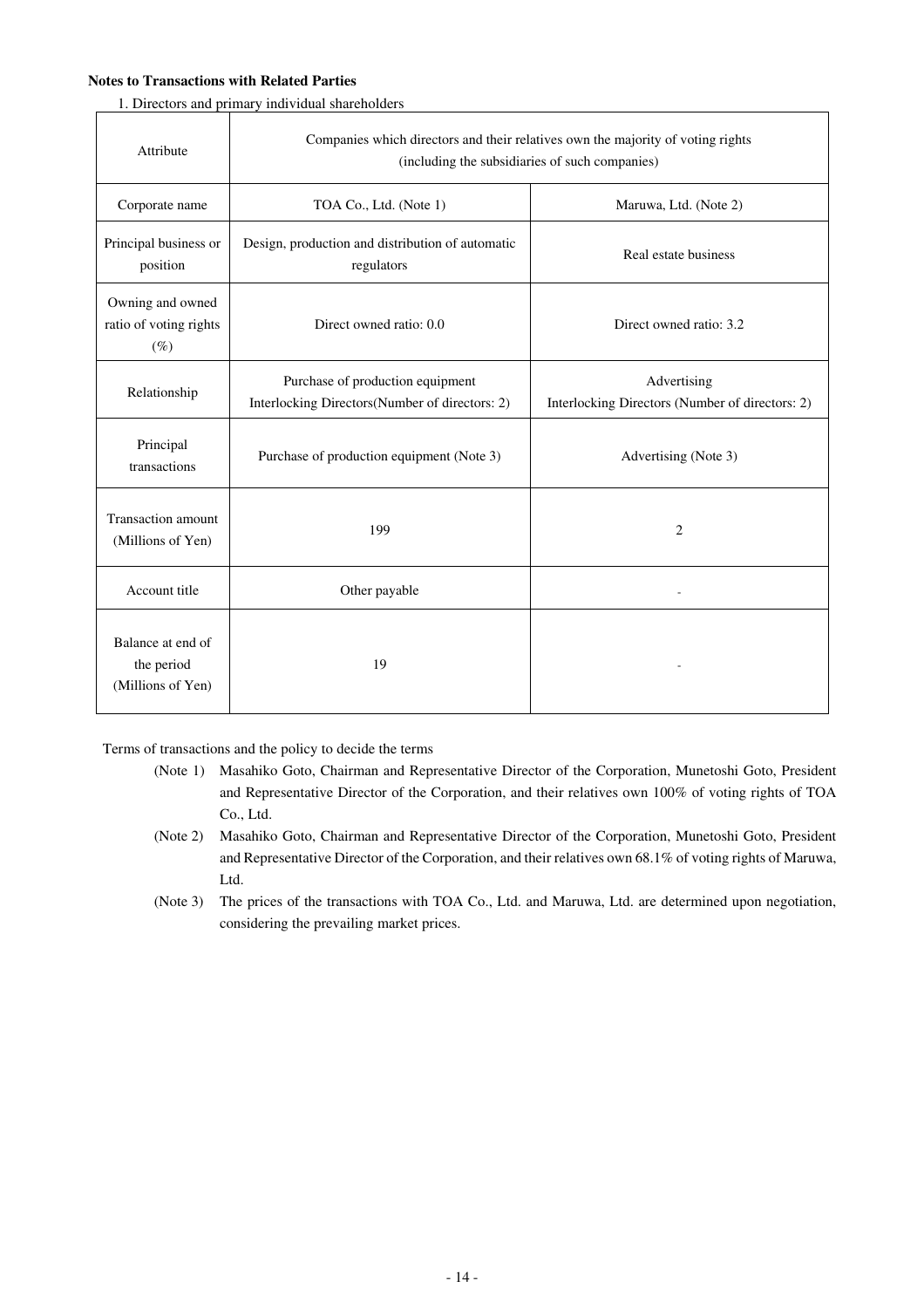2. Subsidiaries

| $\epsilon$ . Judskialics                                |                                                          |                                                 |  |
|---------------------------------------------------------|----------------------------------------------------------|-------------------------------------------------|--|
| Attribute                                               | Subsidiaries                                             |                                                 |  |
| Corporate name                                          | Makita U.S.A. Inc.                                       |                                                 |  |
| Owning and<br>owned ratio of<br>voting rights (%)       | Direct owning ratio: 100.0                               |                                                 |  |
| Relationship                                            | Debt guarantee<br>Sale of merchandise and finished goods |                                                 |  |
|                                                         | Interlocking Directors (Number of directors: 3)          |                                                 |  |
| Principal<br>transactions                               | Debt guarantee (Note 1)                                  | Sale of merchandise and finished goods (Note 2) |  |
| Transaction<br>amount<br>(Millions of Yen)              | 6,120                                                    | 74,865                                          |  |
| Account title                                           |                                                          | Trade accounts receivable                       |  |
| Balance at end of<br>the period<br>(Millions of<br>Yen) |                                                          | 42,688                                          |  |

| Attribute                                            | Subsidiaries                                                                              |
|------------------------------------------------------|-------------------------------------------------------------------------------------------|
| Corporate name                                       | Makita Werkzeug GmbH.<br>(Germany)                                                        |
| Owning and owned<br>ratio of voting<br>rights $(\%)$ | Direct owning ratio:1.0<br>Indirect owning ratio:99.0                                     |
| Relationship                                         | Sale of merchandise and finished goods<br>Interlocking Directors (Number of directors: 3) |
| Principal<br>transactions                            | Sale of merchandise and finished goods (Note 2)                                           |
| <b>Transaction amount</b><br>(Millions of Yen)       | 43,441                                                                                    |
| Account title                                        | Trade accounts receivable                                                                 |
| Balance at end of<br>the period<br>(Millions of Yen) | 10,158                                                                                    |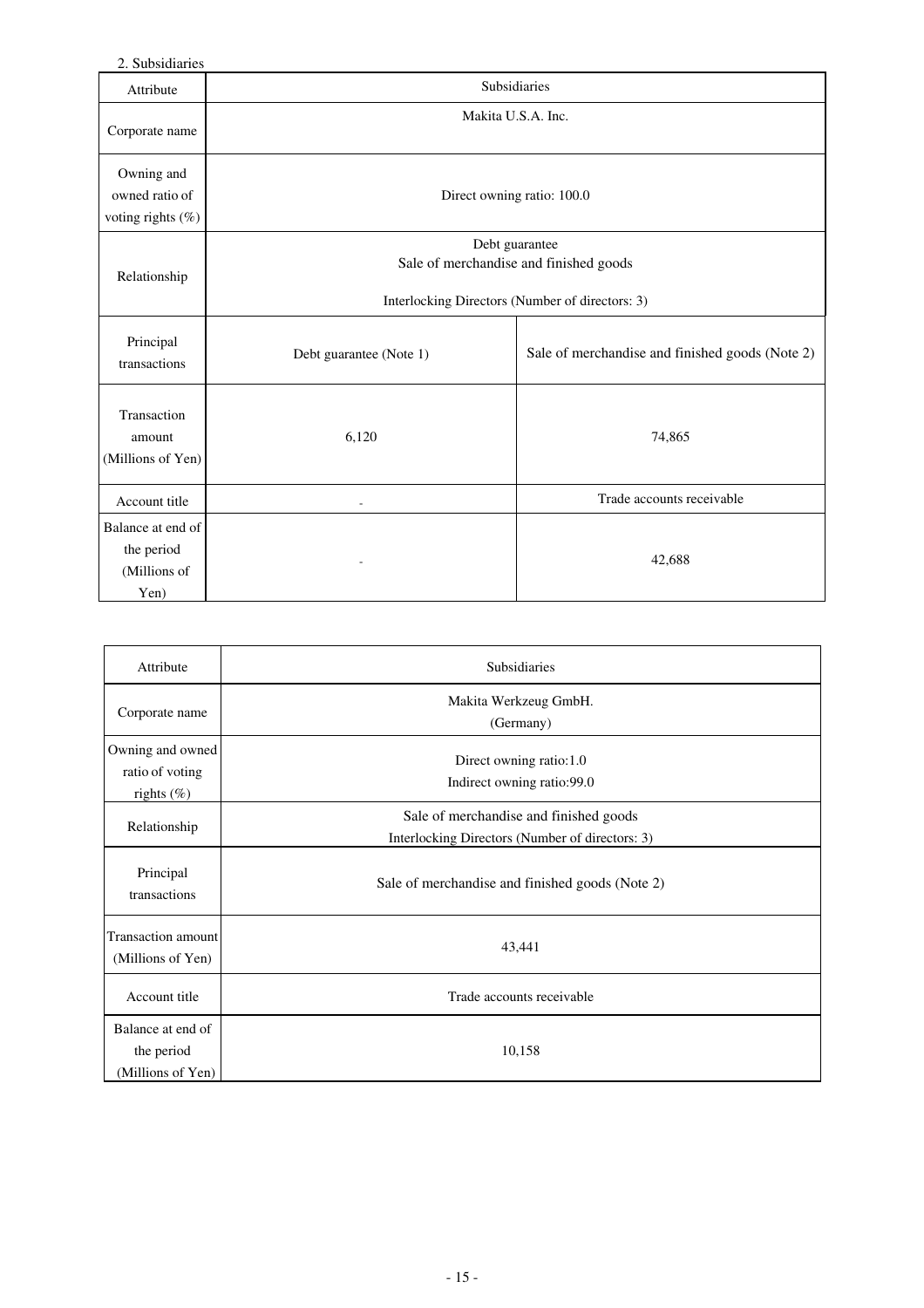| Attribute                                            | Subsidiaries                                                                                                                            |                                                 |
|------------------------------------------------------|-----------------------------------------------------------------------------------------------------------------------------------------|-------------------------------------------------|
| Corporate name                                       | Makita (U.K) Ltd.                                                                                                                       |                                                 |
| Owning and owned<br>ratio of voting<br>rights $(\%)$ |                                                                                                                                         | Direct owning ratio:100.0                       |
| Relationship                                         | Sale of merchandise and finished goods<br>Subscription of additional increase of capitalInterlocking Directors (Number of directors: 3) |                                                 |
| Principal<br>transactions                            | Capital increase (Note 3)                                                                                                               | Sale of merchandise and finished goods (Note 2) |
| <b>Transaction amount</b><br>(Millions of Yen)       | 8,016                                                                                                                                   | 27,094                                          |
| Account title                                        |                                                                                                                                         | Trade accounts receivable                       |
| Balance at end of<br>the period<br>(Millions of Yen) |                                                                                                                                         | 9,446                                           |

| Attribute                                            | Subsidiaries                                                                              |
|------------------------------------------------------|-------------------------------------------------------------------------------------------|
| Corporate name                                       | Makita Oy<br>(Finland)                                                                    |
| Owning and owned<br>ratio of voting<br>rights $(\%)$ | Indirect owning ratio:100.0                                                               |
| Relationship                                         | Sale of merchandise and finished goods<br>Interlocking Directors (Number of directors: 2) |
| Principal<br>transactions                            | Sale of merchandise and finished goods (Note 2)                                           |
| <b>Transaction amount</b><br>(Millions of Yen)       | 24,792                                                                                    |
| Account title                                        | Trade accounts receivable                                                                 |
| Balance at end of<br>the period<br>(Millions of Yen) | 8,158                                                                                     |
| Attribute                                            | Subsidiaries                                                                              |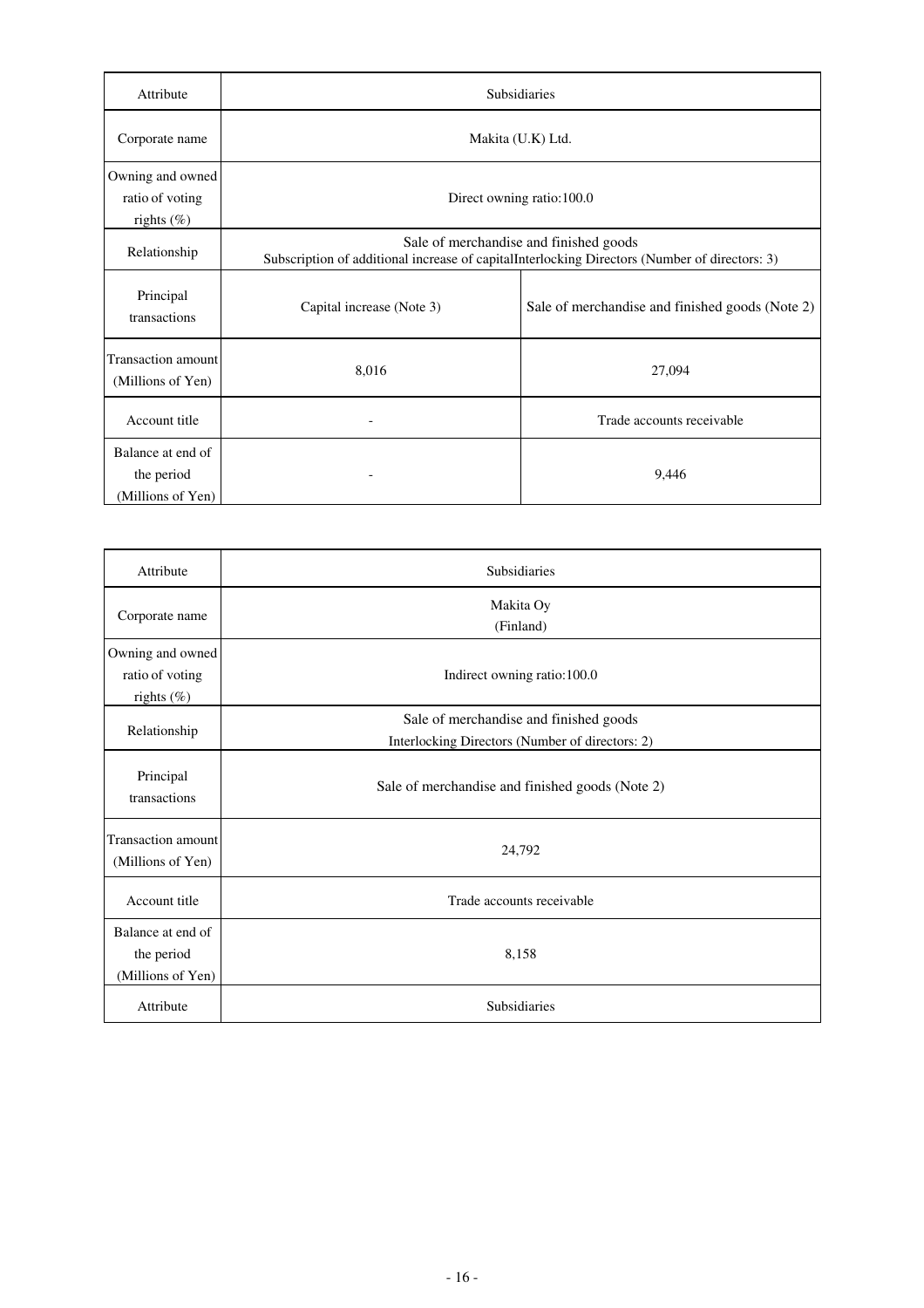| Corporate name                                       | Makita LLC<br>(Russia)                                 |  |
|------------------------------------------------------|--------------------------------------------------------|--|
| Owning and owned<br>ratio of voting<br>rights $(\%)$ | Direct owning ratio:80.2<br>Indirect owning ratio:19.8 |  |
| Relationship                                         | Sale of merchandise and finished goods                 |  |
| Principal<br>transactions                            | Sale of merchandise and finished goods (Note 2)        |  |
| Transaction amount<br>(Millions of Yen)              | 21,331                                                 |  |
| Account title                                        | Trade accounts receivable                              |  |
| Balance at end of<br>the period<br>(Millions of Yen) | 7,831                                                  |  |
| Attribute                                            | Subsidiaries                                           |  |

| Corporate name                                       | Makita sp. zo.o<br>(Poland)                     |
|------------------------------------------------------|-------------------------------------------------|
| Owning and owned<br>ratio of voting<br>rights $(\%)$ | Indirect owning ratio:100.0                     |
| Relationship                                         | Sale of merchandise and finished goods          |
| Principal<br>transactions                            | Sale of merchandise and finished goods (Note 2) |
| Transaction amount<br>(Millions of Yen)              | 17,433                                          |
| Account title                                        | Trade accounts receivable                       |
| Balance at end of<br>the period<br>(Millions of Yen) | 7,032                                           |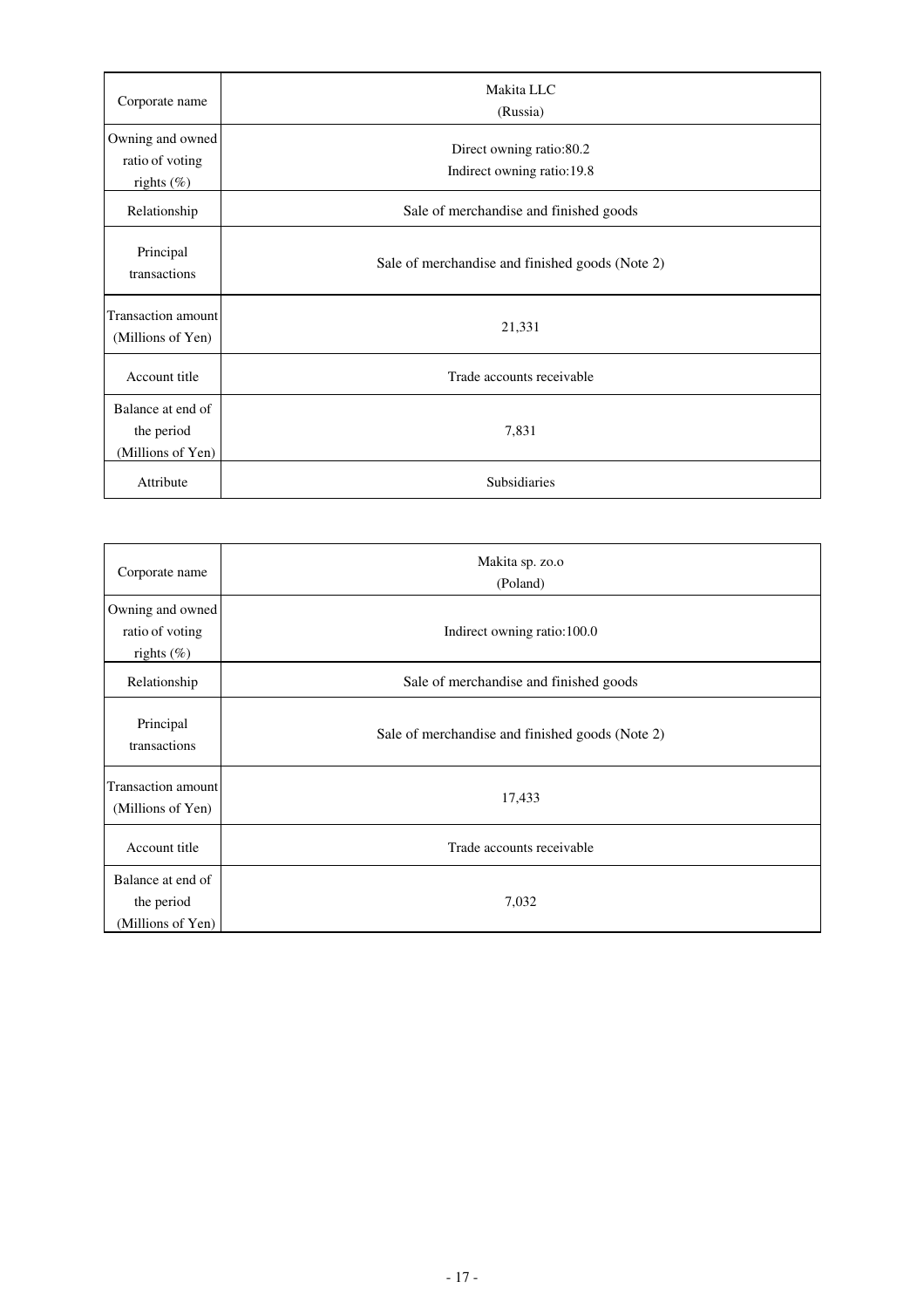| Attribute                                            | Subsidiaries                                    |  |
|------------------------------------------------------|-------------------------------------------------|--|
| Corporate name                                       | Makita (Australia) Pty. Ltd.                    |  |
| Owning and owned<br>ratio of voting<br>rights $(\%)$ | Direct owning ratio:100.0                       |  |
| Relationship                                         | Sale of merchandise and finished goods          |  |
| Principal<br>transactions                            | Sale of merchandise and finished goods (Note 2) |  |
| Transaction amount<br>(Millions of Yen)              | 32,730                                          |  |
| Account title                                        | Trade accounts receivable                       |  |
| Balance at end of<br>the period<br>(Millions of Yen) | 6,886                                           |  |

| Attribute                                            | Subsidiaries                                                                              |
|------------------------------------------------------|-------------------------------------------------------------------------------------------|
| Corporate name                                       | Makita Werkzeug GmbH.<br>(Austria)                                                        |
| Owning and owned<br>ratio of voting<br>rights $(\%)$ | Indirect owning ratio:100.0                                                               |
| Relationship                                         | Sale of merchandise and finished goods<br>Interlocking Directors (Number of directors: 2) |
| Principal<br>transactions                            | Sale of merchandise and finished goods (Note 2)                                           |
| <b>Transaction amount</b><br>(Millions of Yen)       | 17,036                                                                                    |
| Account title                                        | Trade accounts receivable                                                                 |
| Balance at end of<br>the period<br>(Millions of Yen) | 6,568                                                                                     |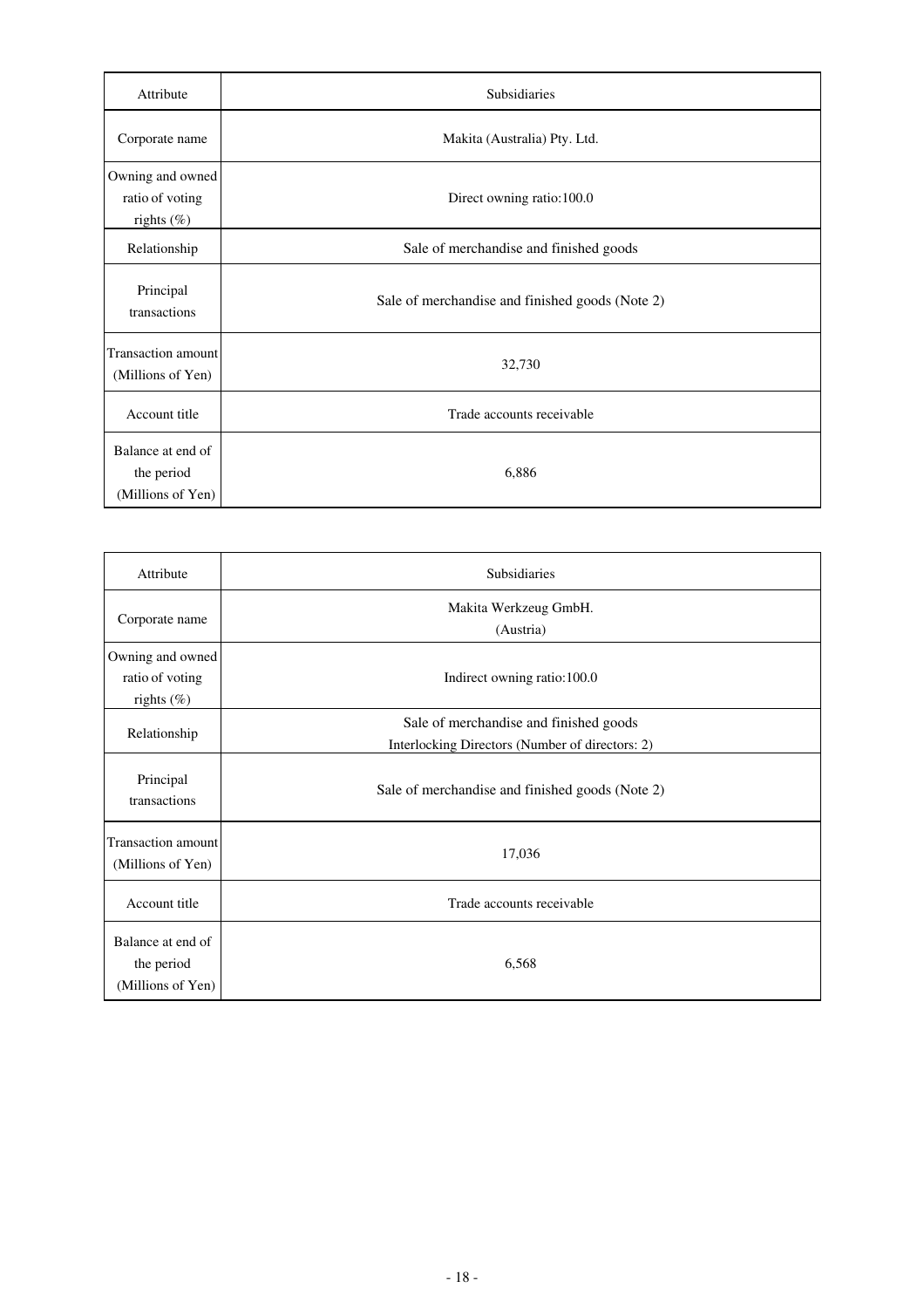| Attribute                                            | <b>Subsidiaries</b>                                                                       |  |
|------------------------------------------------------|-------------------------------------------------------------------------------------------|--|
| Corporate name                                       | Makita France SAS                                                                         |  |
| Owning and owned<br>ratio of voting<br>rights $(\%)$ | Indirect owning ratio:100.0                                                               |  |
| Relationship                                         | Sale of merchandise and finished goods<br>Interlocking Directors (Number of directors: 2) |  |
| Principal<br>transactions                            | Sale of merchandise and finished goods (Note 2)                                           |  |
| Transaction amount<br>(Millions of Yen)              | 16,999                                                                                    |  |
| Account title                                        | Trade accounts receivable                                                                 |  |
| Balance at end of<br>the period<br>(Millions of Yen) | 6,506                                                                                     |  |

| Attribute                                            | Subsidiaries                                                     |  |
|------------------------------------------------------|------------------------------------------------------------------|--|
| Corporate name                                       | Makita EU S.R.L.<br>(Romania)                                    |  |
| Owning and owned<br>ratio of voting<br>rights $(\%)$ | Direct owning ratio:100.0                                        |  |
| Relationship                                         | Loan of funds<br>Interlocking Directors (Number of directors: 1) |  |
| Principal<br>transactions                            | Loan of funds<br>(Notes 4)                                       |  |
| Transaction amount<br>(Millions of Yen)              | 7,391                                                            |  |
| Account title                                        | Loans receivable to affiliates                                   |  |
| Balance at end of<br>the period<br>(Millions of Yen) | 11,893                                                           |  |